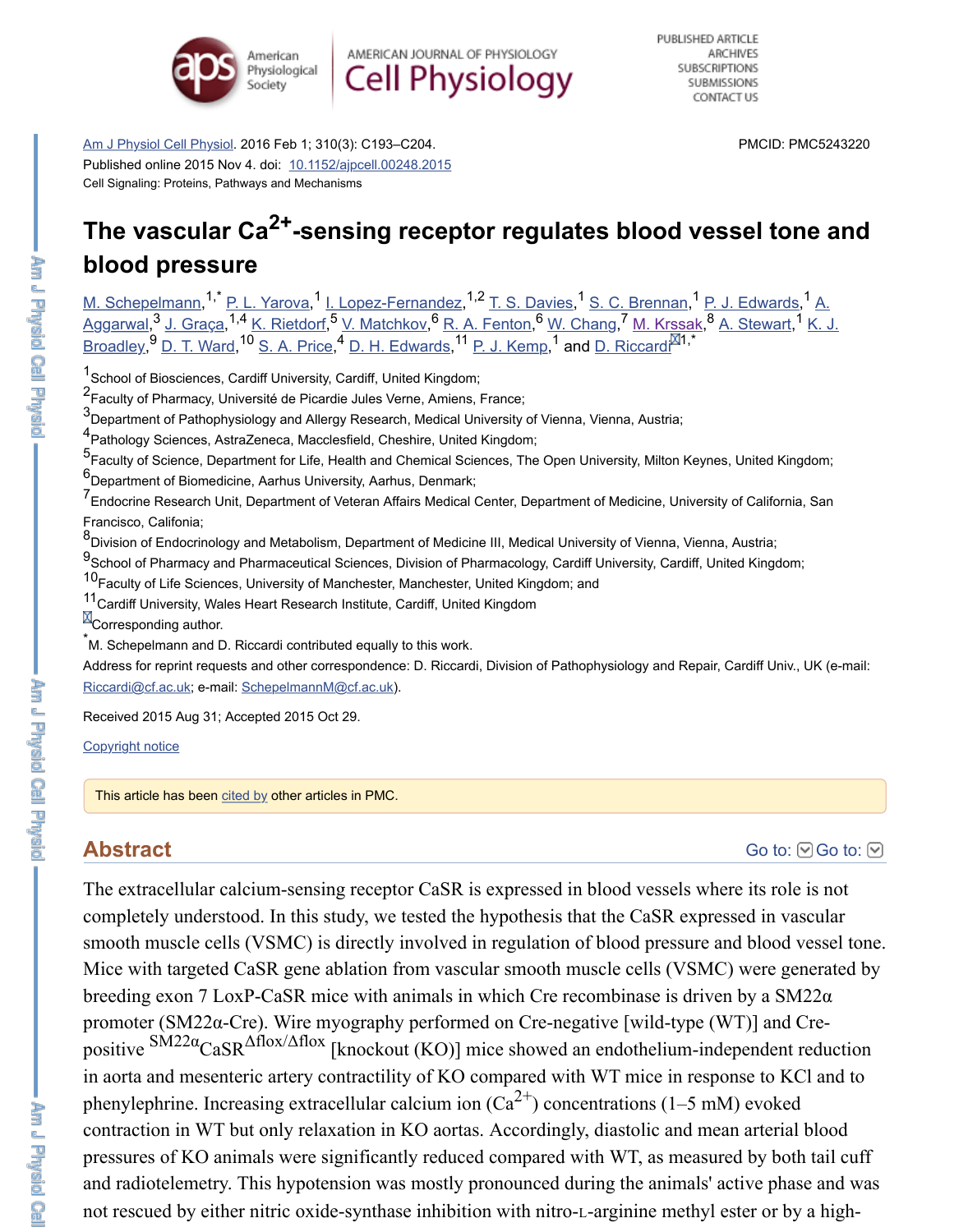salt-supplemented diet. KO animals also exhibited cardiac remodeling, bradycardia, and reduced spontaneous activity in isolated hearts and cardiomyocyte-like cells. Our findings demonstrate a role for CaSR in the cardiovascular system and suggest that physiologically relevant changes in extracellular Ca<sup>2+</sup> concentrations could contribute to setting blood vessel tone levels and heart rate by directly acting on the cardiovascular CaSR.

**Keywords:** calcium-sensing receptor, CaSR, vascular smooth muscle cells, blood pressure regulation, G protein-coupled receptor, blood vessel tone regulation

THE EXTRACELLULAR CALCIUM -sensing receptor CaSR was the first G protein-coupled receptor identified that has an ion,  $Ca^{2+}$ , as its primary physiological agonist. The CaSR was initially found in the parathyroid glands, where it acts as a controller of free ionized extracellular  $Ca^{2+}$  concentration  $(\sqrt{C}a^{2+1}$ <sub>0</sub>) in the blood via the regulation of parathyroid hormone (PTH) secretion [\(6](https://www.ncbi.nlm.nih.gov/pmc/articles/PMC5243220/#B6)). Systemic administration of pharmacological modulators of the CaSR has been shown to affect blood pressure in various animal models ([50\)](https://www.ncbi.nlm.nih.gov/pmc/articles/PMC5243220/#B50). However, it is unknown whether these effects are due to systemic or local actions of the CaSR. Indeed, the CaSR expression is found in the vasculature  $(7, 54, 59)$  $(7, 54, 59)$  $(7, 54, 59)$  $(7, 54, 59)$  $(7, 54, 59)$  $(7, 54, 59)$ , but a definitive role for this receptor in blood pressure regulation has never been firmly established. In the vascular endothelium, CaSR activation is thought to stimulate nitric oxide (NO) production  $(34, 59)$  $(34, 59)$  $(34, 59)$  $(34, 59)$ and/or endothelium-derived hyperpolarization (EDH) ( $\frac{54}{1}$ ). In rat subcutaneous small arteries, Ca<sup>2+</sup> evokes a biphasic response with contraction followed by dilatation in a concentration-dependent manner [\(40](https://www.ncbi.nlm.nih.gov/pmc/articles/PMC5243220/#B40)). Furthermore, activation of the endothelial CaSR in mouse aortic segments induces endothelium-dependent and -independent relaxations ([34\)](https://www.ncbi.nlm.nih.gov/pmc/articles/PMC5243220/#B34). Alteration in CaSR expression or function in vascular smooth muscle cells (VSMC) has been linked to pathological conditions such as microvascular complications during diabetes ([34\)](https://www.ncbi.nlm.nih.gov/pmc/articles/PMC5243220/#B34), vascular calcification ([1\)](https://www.ncbi.nlm.nih.gov/pmc/articles/PMC5243220/#B1), and idiopathic pulmonary arterial hypertension [\(55](https://www.ncbi.nlm.nih.gov/pmc/articles/PMC5243220/#B55)). Allosteric CaSR activators, termed calcimimetics, have been on the market since 2004 for the treatment of hyperparathyroidism secondary to kidney failure  $(3)$  $(3)$ . In patients with chronic kidney disease  $(60)$  $(60)$ , and in a rat model of surgically induced chronic kidney disease  $(39)$  $(39)$ , calcimimetic treatment is associated with antihypertensive effects. However, because calcimimetics are phenylalkylamine derivatives, their ability to reduce blood pressure has been ascribed to potential off-target effects on L-type Ca<sup>2+</sup> channels ([37,](https://www.ncbi.nlm.nih.gov/pmc/articles/PMC5243220/#B37) [52\)](https://www.ncbi.nlm.nih.gov/pmc/articles/PMC5243220/#B52). Given the importance of the CaSR in many physiological processes  $(43)$  $(43)$ , the aim of this study was to determine whether the CaSR in VSMC contributes directly to blood pressure regulation. For this purpose, we generated animals with targeted CaSR ablation from smooth muscle cells by breeding mice with LoxP sites flanking exon seven of the CaSR [\(13](https://www.ncbi.nlm.nih.gov/pmc/articles/PMC5243220/#B13)) with mice in which Cre recombinase expression is transcriptionally regulated by the SM22 $\alpha$ promoter ([30\)](https://www.ncbi.nlm.nih.gov/pmc/articles/PMC5243220/#B30). This approach allowed us to study animals with targeted deletion of the CaSR from VSMC throughout the vascular system, visceral smooth muscle, and cardiac cells but not skeletal muscle cells ([30,](https://www.ncbi.nlm.nih.gov/pmc/articles/PMC5243220/#B30) [56\)](https://www.ncbi.nlm.nih.gov/pmc/articles/PMC5243220/#B56). o o

### **MATERIALS AND METHODS**

#### [Go to:](https://www.ncbi.nlm.nih.gov/pmc/articles/PMC5243220/#) **©** Go to: **⊙**

**Chemicals and reagents.** All chemicals and reagents were obtained from Sigma-Aldrich (Poole, Dorset, UK) and Life Technologies (Paisley, Strathclyde, UK) unless otherwise stated.

**Animals.** Commercially available SM22α-Cre<sup>+</sup> mice (Jackson Immunoresearch Laboratories, Bar Harbor, ME) were crossed with exon7-LoxP CaSR sites ([13\)](https://www.ncbi.nlm.nih.gov/pmc/articles/PMC5243220/#B13). The CaSR-LoxP strain was generated from C57BL/6 × SVJ129 backcrossed with C57BL/6 for eight generations. CaSR-LoxP × SM22α-Cre mice were inbred for at least three generations before being used for experiments. Genotyping for

**Preside**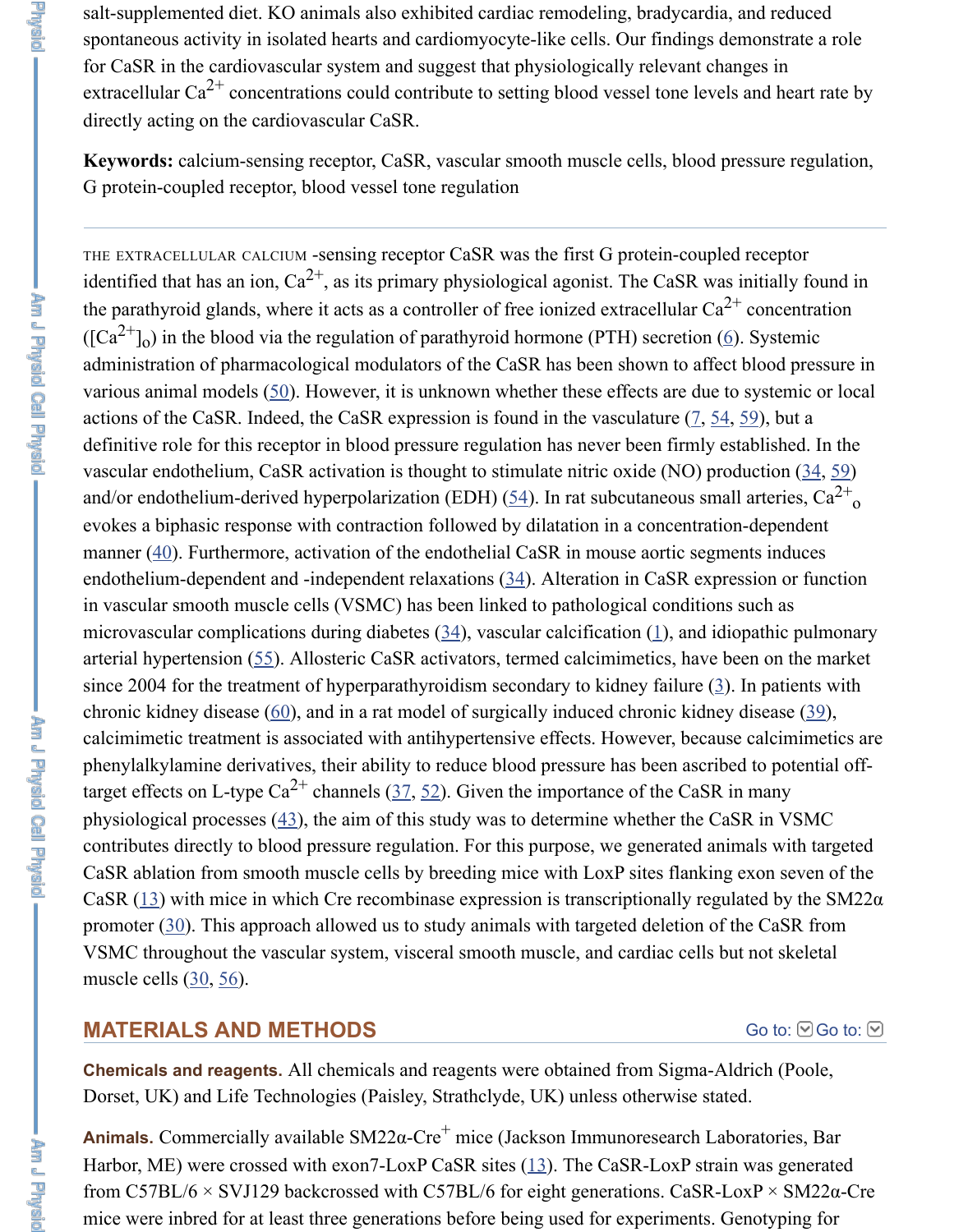CaSR-LoxP sites and Cre was performed as described elsewhere  $(13, 25, 56)$  $(13, 25, 56)$  $(13, 25, 56)$  $(13, 25, 56)$  $(13, 25, 56)$  $(13, 25, 56)$ . All animal work was conducted according to UK legislation and all procedures were independently reviewed and approved by the UK Home Office (Home Office Project License 30/3007) and conformed to the guidelines from directive 2010/63/EU of the European Parliament on the protection of animals used for scientific purposes. Euthanasia for tissue collection was performed by cervical dislocation according to UK legislation [A(SP)A 1986, Schedule 1].

**Genotyping.** DNA from ear biopsies was extracted using DirectPCR Ear DNA Extraction System (Viagen, Los Angeles, CA) with proteinase K (Bioline, London, UK) according to the manufacturer's instructions. Genotype was determined using the SM22α promoter and Cre coding region primers from [\(25](https://www.ncbi.nlm.nih.gov/pmc/articles/PMC5243220/#B25)) and the LoxP primers already described ([13\)](https://www.ncbi.nlm.nih.gov/pmc/articles/PMC5243220/#B13). Primer sequences were as follows: *SM22-Pro*: CAGACACCGAAGCTACTCTCCTTCC; *SM22-Cre*: CGCATAACCAGTGAAACAGCATTGC; *CaSR fl up*: GTGACGGAAAACATA CTGC; and *CaSR fl low*: CGAGTACAGGCTTTGATGC. BioTaq Taq-polymerase (Bioline) was used for polymerase chain reaction (PCR). Final concentrations per reaction were as follows: 100 nM per primer, 1 mM dNTPs (Bioline), 4 mM MgCl<sub>2</sub>, 2 U polymerase, and 1.6% ear lysate. PCR conditions were as follows: 5-min initial denaturation at 95°C, 40 cycles of 30 s 95°C, 60 s 50°C (Cre) or 47°C (LoxP), 120 s 72°C, and a final elongation of 10 min at 4°C. Amplification products for Cre were visualized using agarose gel electrophoresis with an expected amplicon size of 500 bp in case of at least one Cre-positive allele. Amplification products for LoxP were visualized using polyacrylamide gel electrophoresis with an expected amplicon size of 167 bp for floxed alleles and 133 bp for nonfloxed alleles.

**Real-time reverse transcription PCR.** Real-time reverse transcription PCR (RT-qPCR) was performed on endothelium-denuded aortas as described previously  $(22)$  $(22)$  $(22)$ . Gene expression was calculated based on the  $2^{-\Delta\Delta Ct}$  method ([33\)](https://www.ncbi.nlm.nih.gov/pmc/articles/PMC5243220/#B33), normalized to the expression of the housekeeping gene β-actin. Samples with Ct values ≥31 for Pecam-1 were considered to be devoid of endothelial contamination. Primers were as follows: calcium-sensing receptor exon 6–7 (CaSR6-7), forward: GTGGTGAGACAGATGCGAGT and reverse: GCCAGGAACTCAATCTCCTT; β-actin, forward: TCCTAGCACCATGAAGATCA and reverse: CCACCGATCCACACAGAGTA; and Pecam-1, forward: AGACATGGAATACCAGTGCAGAG and reverse: ACAGGATGGAAATCACAACTTCAT.

**Western blot.** CaSR immunoblot of microsomal membrane fractions from endothelium-denuded aortas or lysate from HEK-293 cells stably expressing the human CaSR (positive control) was performed as described previously ([53\)](https://www.ncbi.nlm.nih.gov/pmc/articles/PMC5243220/#B53) using an antibody directed against the amino terminus of the CaSR (Anaspec, Freemont, CA). Expression of  $\alpha$ -smooth muscle actin was detected using a mouse monoclonal antibody.

**Intracellular calcium imaging.** The thoracic aorta was dissected and cleaned in cold DMEM-F12 supplemented with 1% penicillin/streptomycin, cut open for endothelium removal, and cut into 1- to 2 mm segments, subsequently incubated for 30 min at 37  $\degree$ C in 5% CO<sub>2</sub> in an enzymatic digestion solution containing DMEM-F12 supplemented with 1 mg/ml papain, 1 mg/ml collagenase from *Clostridium histolyticum*, 1 mg/ml fatty acid free BSA, 1 mg/ml DTT, and 0.5 mg/ml soybean trypsin inhibitor. The cell suspension was seeded onto glass coverslips coated with poly-D-lysine and allowed to settle for 30 min at 37 °C in 5%  $CO_2$ , after which cells were incubated for 30 min with extracellular solution (135 mM NaCl, 10 mM glucose, 5 mM KCl, 5 mM HEPES, 1.2 mM  $MgCl<sub>2</sub>$ , and 1 mM CaCl<sub>2</sub>, pH 7.4) containing 1.4 µM fura-2 AM, dissolved in DMSO. Intracellular calcium  $(Ca^{2+})$ recordings were performed as described previously ([46\)](https://www.ncbi.nlm.nih.gov/pmc/articles/PMC5243220/#B46). 2+ i

**INSURFACE**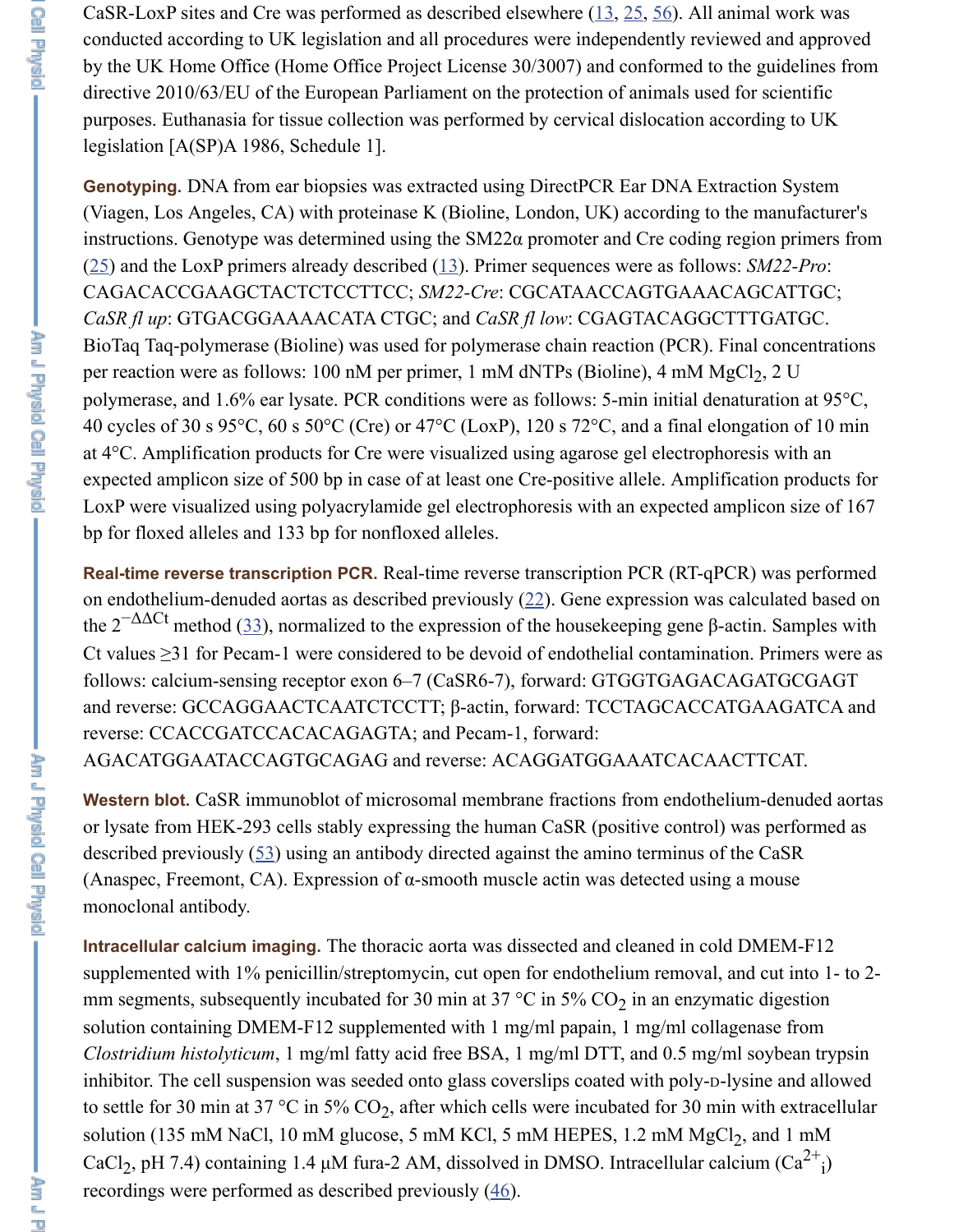Wire myography. Wire myography on mouse aortas and mesenteric arteries (MA) was performed as described elsewhere  $(5, 17, 19)$  $(5, 17, 19)$  $(5, 17, 19)$  $(5, 17, 19)$  $(5, 17, 19)$  $(5, 17, 19)$ . In brief, thoracic aortas and second order MA of 4- to 6-mo-old mice were carefully dissected in cold buffer  $(118 \text{ mmol/l NaCl}, 3.4 \text{ mmol/l KCl}, 1.2 \text{ mmol/l KH}_2\text{PO}_4, 1.2$ mmol/l MgSO<sub>4</sub>, 25 mmol/l NaHCO<sub>3</sub>, 11 mmol/l glucose, and 1 mmol/l CaCl<sub>2</sub>, bubbled with 95% O<sub>2</sub>- $5\%$  CO<sub>2</sub>) and cut into 2-mm segments. For the study of vascular responses to the calcimimetic NPS R-568, the extracellular solution contained  $1.5 \text{ mM } CaCl_2$ . The vessel rings were then carefully mounted in a wire myograph (Danish MyoTechnology, Aarhus, Denmark) using two gold-plated tungsten wires (diameter = 25  $\mu$ m) for MA or stainless steel wires (diameter = 40  $\mu$ m) for aortas. The vessels were let to equilibrate for 20 min at 37°C and then gradually stretched (up to 2 mN for mesenteric arteries and 5 mN for aorta). The plateau values after each stretch were used to calculate the lumen diameter that would give a target transmural pressure, which for MA was set as 70 mmHg and for aortas was set as 100 mmHg. After normalization, vessels were left to equilibrate for another 30 min and tested for viability using phenylephrine (PE) and acetylcholine (ACh). Where stated, the endothelium was removed by gentle rubbing of the vessel lumen with a clean human hair, or an air bubble was pushed through the lumen of the vessel. Lack of relaxation in response to 10 µM ACh was used to confirm the successful endothelial denudation. High KCl (40 mM) was used as an alternative, depolarizing, vasoconstrictor  $(11, 41, 51)$  $(11, 41, 51)$  $(11, 41, 51)$  $(11, 41, 51)$  $(11, 41, 51)$  $(11, 41, 51)$  $(11, 41, 51)$ . When required, the vessels were pretreated with nitro-L-arginine methyl ester (L-NAME) for at least 20 min before the experiment, and concentration-response curves were obtained by cumulative addition of rising concentrations of the agonists [PE, ACh, CaCl<sub>2</sub>, and Sntroso-*N*-acetylpenicillamine (SNAP)] directly to the bath. Solutions were changed every 20 min to avoid alterations of osmolarity. To calculate the percentage change in contractility of KO vessels compared with WT, each contraction data point was normalized to the average of individual maximal contraction values of WT vessels. For the dilatation experiments, vessels were first precontracted with PE, and then vasodilators were added to the bath. Zero percent relaxation is the level of tension before the vasorelaxant agonist was added, and 100% relaxation reflects the return of the tension to the basal level.

Tail-cuff and radiotelemetry measurements. The blood pressure of male, age-matched animals (4–9 mo) was measured by tail cuff on awake, conscious animals during daytime using a two-channel CODA system (Kent Scientific, Torrington, CT), following the manufacturer's instructions and using 20 acclimatization and 10 measurement cycles.

Radiotelemetry was performed on 3-mo-old mice using implantable probes  $(4)$  $(4)$ . Mice were anesthetized by subcutaneous injections with a combination of fluanisone (10 mg/kg body wt), fentanyl (0.3 mg/kg body wt), and midazolam (1 mg/kg body wt) and placed in dorsal recumbence on a thermostatically controlled heating platform for maintaining body temperature at 37.5°C. The body hair was liberally removed from the skin on the neck, and the skin was disinfected by isopropyl alcohol. A 1- to 1.5-cmlong midline incision through the skin on the neck was made, and the mandibular glands were carefully separated. The carotid artery along the left side of the trachea was carefully isolated with fine-tipped forceps from the surrounding tissues. The distal side of the carotid artery (just before the bifurcation) was occluded permanently with 6-0 nonabsorbable suture, and another suture was placed proximately for temporal occlusion of blood flow to allow for placement of the catheter. The additional suture was placed in the middle to hold the catheter in place after the cannulation of the artery. The artery was pierced using the 25-gauge bent needle just proximately the permanent ligation suture and the catheter was inserted into the vessel using Vessel Cannulation Forceps (Data Sciences International). The catheter was advanced into the artery until it reached the occlusion suture, the loose middle suture was tightened, and the occlusion suture was released. The catheter was then advanced further until the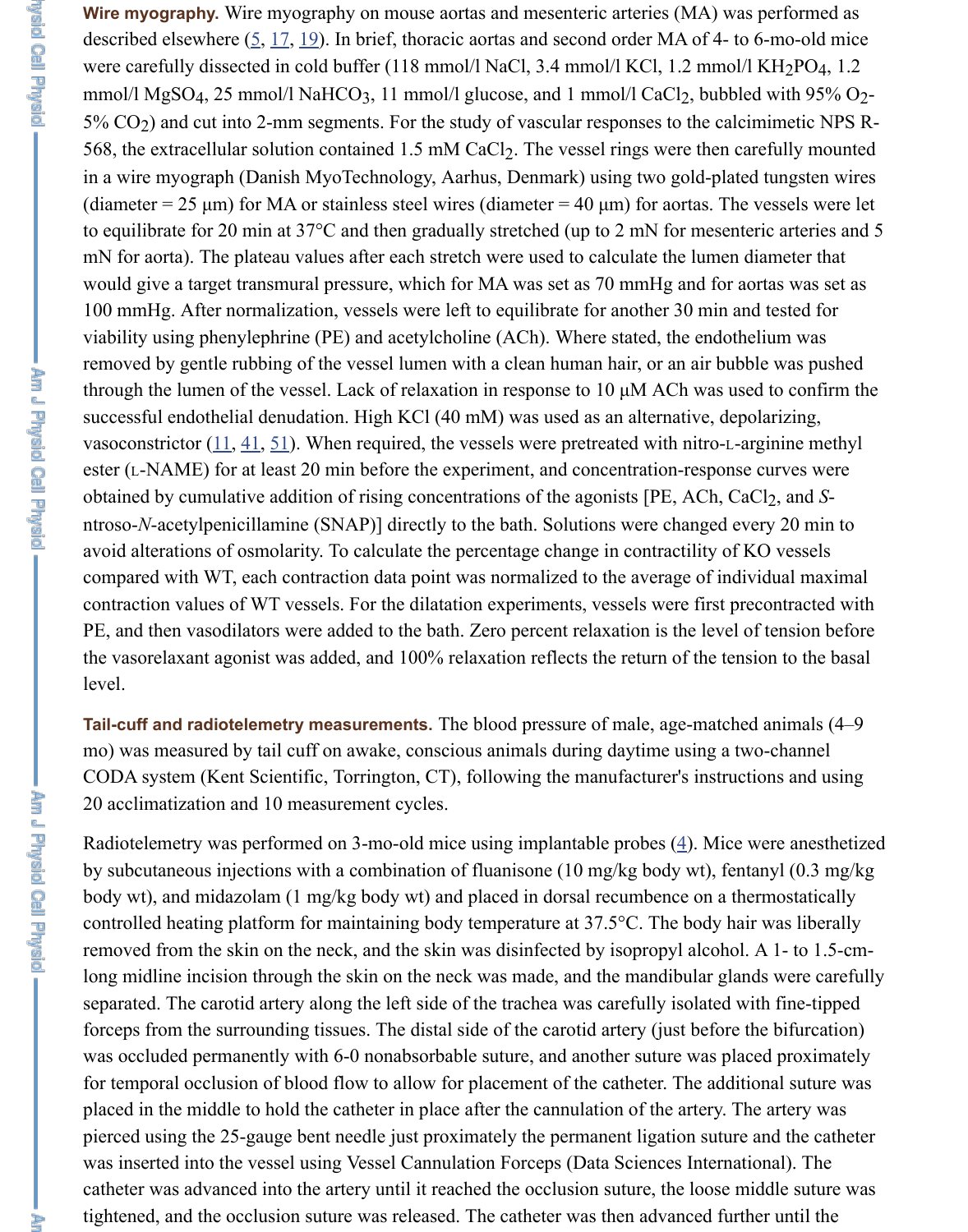sensing region was positioned in the aortic arch. The occlusion suture was tightened and a subcutaneous pocket was made by inserting small surgical scissors. A HD-X11 radiotelemetry transmitter (Data Sciences International, New Brighton, MN) was then placed in the pocket. The terminal end of the positive lead was positioned with a small hemostat subcutaneously from the neck incision to the left caudal rib region (∼1 cm to the left of the xyphoid process). The negative lead terminal end was positioned with a small hemostat subcutaneously from the neck incision to the right pectoral muscle. The skin incision was closed using 6-0 nonabsorbable suture. A painkiller (0.2 ml/kg; Temgesic; Schering-Plough Europe) was injected subcutaneously at the end of operation. Mice were allowed to recover for 2 days before housing them in metabolic cages where they were kept on control diet for 4 days. The standard (control) diet was then changed to a high-salt diet (containing 4% NaCl) for a period of 5 days. For reasons of animal welfare, mice were then transferred back in normal housing cages and kept on standard diet for a washout period of 3 days, after which drinking water of

the mice was supplemented with 0.5 g/l L-NAME.

Telemetry signals from the probes were recorded for the whole duration of the experiment in intervals of 5 min in quintuplicates resulting in 60 measurements per hour. Registration was performed with Dataquest A.R.T software 4.3. Analyses were performed with Ponemah analyses software 5.00 (all Data Sciences International) and Microsoft Excel 2010. Raw values were concentrated to hourly datapoints. For statistical analysis, 3-h intervals of the raw data were averaged for nighttime (active phase, 2000–2300) and daytime (resting phase, 800–1100). The standard diet vs. high-salt diet and standard diet vs. 0.5 g/l L-NAME diet phases were treated as two separate experiments because of the different housing conditions. For graphical representation only, traces were calculated as rolling average over 4 h.

**Cardiac cine-MRI.** Cardiac cine-MRI scans of aged (14-mo-old) mice were acquired using a Bruker Biospec 94/20 9.4 Tesla small bore (20 cm) MRI spectrometer equipped with S116 high-performance gradient insert and Avance II electronics (Bruker, Ettlingen, Germany). Scans were acquired using a 72-mm transmit/receive quadrature polarized birdcage coil. Mice were kept under general anesthesia using  $1-5\%$  isoflurane in a 40% O<sub>2</sub>/air at 1.2 l/min during scanning. Animals were ECG, respiration, and temperature monitored using a Model 1025 monitoring and gating system (SA Instruments, Stony Brook, NY). The temperature of the animals was kept at 37<sup>o</sup>C using temperature-controlled bath feeding into the restraining scaffold. T2 weighted, respiratory and cardiac gated, fast-imaging with steady-state precession pro-cine scans were performed with a field of view of  $32 \times 32$  mm, an echo time of 1.228 ms, a repetition time of 5 ms, a band width of 125 kHz, and slice thickness of 1–1.5 mm were collected from apex to the aortic arch using Paravision 5.0 (Bruker). Gating was performed using the Small Animal Monitor software and monitoring equipment according to the manufacturer's instructions (SA Instruments). Scans performed for each mouse included a Tri-axial pilot orientation scan, a central long-axis cine-scan, and short-axis cinescans covering subapical to suprabasal image plane. Scans were analyzed using the academic version of Segment 1.9 R2626

[\(http://segment.heiberg.se\)](http://segment.heiberg.se/) [\(21](https://www.ncbi.nlm.nih.gov/pmc/articles/PMC5243220/#B21)) by one person blinded to the genotype of the animals. Functional parameters were assessed from multislice short-axes cine MR images by manual markup of leftventricular endocardium and epicardium in the first timeframe of the slice showing the papillary muscles. The markup was then propagated in time and adjusted to fit the new timeframe. After the markup of the slice was completed, the markup for the whole cine-cycle was propagated apically and basally and contours were again adjusted to fit the respective scans. End diastole and systole were defined as the timeframe showing highest and lowest ventricular volume using the autodetection feature of the Segment software. For wall thickness measurements, the thicknesses of the second and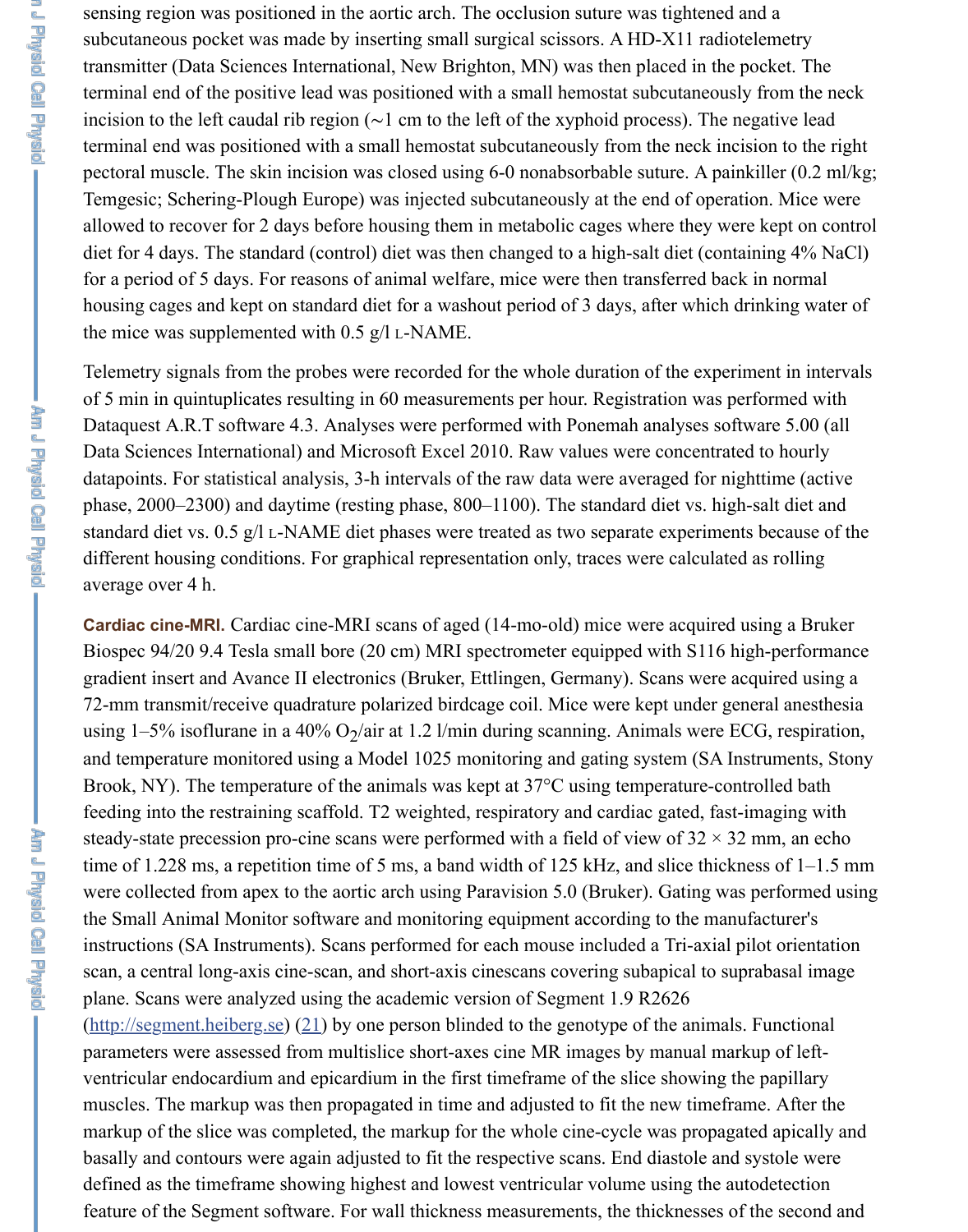third apical slice in end systole and diastole, measured with the respective tool in the Segment software, were averaged. Based on the long axis scans, hearts of KO animals showing full apical endsystolic closure were selected as remodeled subgroup.

**Histomorphology and fibrosis staining.** Sections from paraffin-embedded hearts and aortas were stained with hematoxylin and eosin (H&E). To detect fibrosis in heart sections of aged mice, collagen deposition was visualized in 8-µm cryosections of paraformaldehyde-fixed hearts stained with picrosirius-red mixture. The 8-µm cryosections of paraformaldehyde-fixed (4% in PBS for 4 h) hearts of adult mice were thawed in PBS for 30 min and washed twice in distilled water for 2 min. Sections were then prestained with 1% fast green for 15 min, washed in 1% acetic acid for 15 s, and twice in distilled water for 2 min. Final staining was achieved by incubation in a solution of 0.1% fast green, 0.1% direct red, and 1.3% picric acid for 2:30 h. Sections were then washed twice in 1% acetic acid for 15 s and distilled water for 2 min and finally dehydrated in rising concentrations of ethanol, cleared in xylene, and mounted in DPX:Xylene 4:1, resulting in green staining for all tissues and red staining for fibrotic tissue. Fibrotic area was quantified using CellProfiler 2.1.1 ([28\)](https://www.ncbi.nlm.nih.gov/pmc/articles/PMC5243220/#B28) by one person blinded to the genotype of the animals. All epicardial and endocardial positive (red) staining was manually removed along with other image artifacts (e.g., tissue folding). An image analysis pipeline was run to separate different shades of red pixels (fibrosis positive) from background tissue (green). Cardiac fibrosis percentage was calculated by dividing the number of detected red pixels per 100 positively stained pixels (red + green).

Ex vivo measurement of baseline heart rate. Rapidly dissected hearts were retrogradely perfused in Langendorff fashion. Baseline heart rates were measured using longitudinal force tonometry [\(31](https://www.ncbi.nlm.nih.gov/pmc/articles/PMC5243220/#B31)). Sixmonth-old male mice were killed by cervical dislocation. The thorax was rapidly opened and the heart, lungs, and thoracic aorta were removed to ice cold Krebs buffer (118 mmol/l NaCl, 3.4 mmol/l KCl, 1.2 mmol/l  $KH_2PO_4$ , 1.2 mmol/l  $MgSO_4$ , 25 mmol/l  $NaHCO_3$ , 11 mmol/l glucose, and 1 mmol/l  $CaCl<sub>2</sub>$ ). The aorta was cannulated with a 20-gauge hypodermic needle filled with Krebs buffer and the tip of the needle was advanced to the aortic valve. The needle was attached to the perfusion apparatus and the heart perfused in Langendorff mode  $(31)$  $(31)$  at a constant flow rate of 3 ml/min (Gilson Minipuls 3 peristaltic pump; Gilson, Luton, UK) with warmed (37.5°C) Krebs buffer pregassed with  $O_2$ -CO<sub>2</sub> (95-5%). Coronary perfusion pressure was measured by means of a pressure transducer (MLT 844; ADInstruments, Chalgrove, UK) located immediately before the warming coil, where a Condon mercury manometer was also located to accommodate perfusion fluid during pressure changes. A clip was attached to the apex of the heart and linked via a thread and pulley to an isometric tension transducer (50-g sensitivity range; ADInstruments) for measuring contractile tension. A resting diastolic tension of 2 g was applied at the start of the experiment and readjusted periodically. The heart was surrounded by a heated jacket (37.5°C). Isometric cardiac contractions were recorded by means of a Powerlab 8/30, Chart 5, data acquisition system (ADInstruments), and heart rate was derived from the cardiac contractions signals.

**Spontaneous activity of pulmonary vein sleeve cells in lung slices.** Murine lung slices were prepared as described previously  $(44)$  $(44)$ . In brief, 4- to 6-mo-old mice were killed by cervical dislocation and, after opening of the chest cavity, the trachea was cannulated and lungs were inflated by injecting ∼1.2 ml of low melting point agarose (37°C, 1.8% in sHBSS). The agarose was stiffened by applying cold sHBSS supplemented with 20 mM HEPES, pH 7.3 over the lungs. The stiffened lungs were cut into ~180-μm thick slices using a Vf-300 microtome (Precisionary Instruments, Greenville, NC). Slices were kept in a humidified cell culture incubator with 5%  $CO_2$  in DMEM:F12, supplemented with 10% FBS. Slices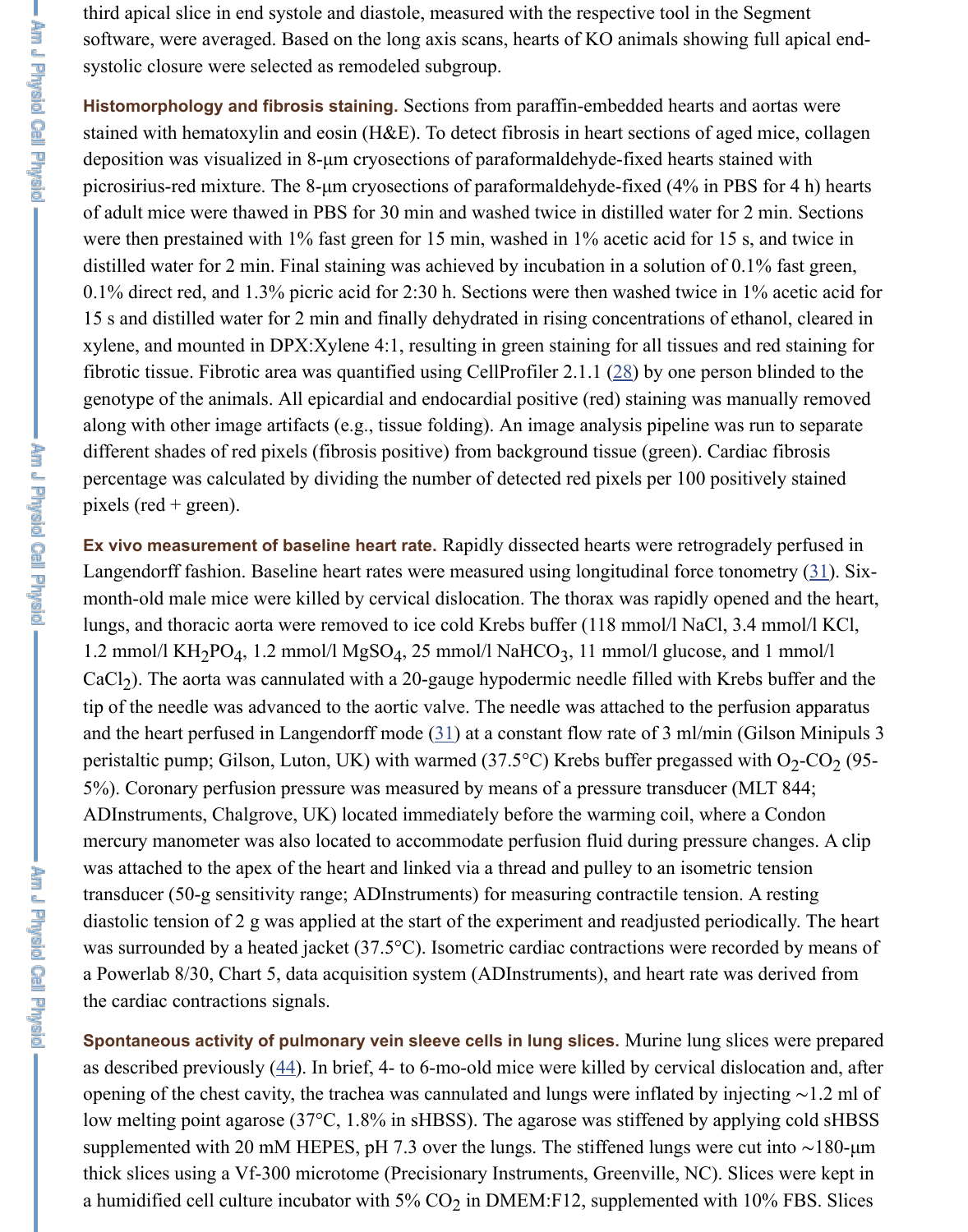were loaded in the dark with 20  $\mu$ M Oregon-Green BAPTA-1 AM in the presence of 0.1% Pluronic F127 and 200 µM sulfobromophtalein in sHBSS at room temperature for 1 h, followed by deesterification for at least 30 min in the dark in sHBSS with 200 µM sulfobromophtalein. Slices were then mounted in a custom-built imaging chamber and imaged on a Nikon Eclipse Ti microscope, using a Nikon S Fluor  $\times$ 40 oil immersion objective, with an excitation of 470  $\pm$  15 nm. Emission was measured at  $525 \pm 25$  nm. Images were acquired with a frame rate of 25 frames per second using OptoFluor software (Cairn Research, Faversham, UK). Image acquisition was performed for ∼20-s periods to record the frequency of the spontaneous activity. Image analysis was performed using ImageJ software  $(47)$  $(47)$ .

Statistical analyses. Statistical analyses were performed using GraphPad Prism 6.04 (GraphPad Software, La Jolla, CA). Statistical tests employed are stated with the respective results or in the figure legends. Where two curves were compared, asterisks above individual data points indicate point-bypoint comparison by Holm-Sidak posttest of two-way ANOVA; plus-signs indicate difference of the fitted curves by extra sum-of-squares *F*-test and two-way ANOVA; *n* states the number of individual biological repeats (number of animals, cell batches, etc.).

### **RESULTS**

[Go to:](https://www.ncbi.nlm.nih.gov/pmc/articles/PMC5243220/#)  $\odot$  Go to:  $\odot$ 

**Generation of SM22αCaSR<sup>Δflox/Δflox</sup> mice.** Breeding of SM22α-Cre<sup>+</sup> mice with mice in which LoxP sites flanked exon 7 of the CaSR gene (LoxP-CaSR<sup>+/+</sup>) ([13\)](https://www.ncbi.nlm.nih.gov/pmc/articles/PMC5243220/#B13) yielded  $\frac{SM22\alpha}{CaSR}\Delta f \frac{1}{\alpha}$  mice (which were termed KO). Age- and sex-matched mice expressing only floxed CaSR alleles but no Crerecombinase (SM22α-Cre<sup>-/-</sup>-LoxP-CaSR<sup>+/+</sup>) were used as controls for all experiments (termed WT). The resulting truncated  $\Delta$ exon7 product was shown to be nonfunctional ([13\)](https://www.ncbi.nlm.nih.gov/pmc/articles/PMC5243220/#B13), and these animals were viable and fertile ([56\)](https://www.ncbi.nlm.nih.gov/pmc/articles/PMC5243220/#B56). Representative genotyping is shown in [Fig. 1](https://www.ncbi.nlm.nih.gov/pmc/articles/PMC5243220/figure/F1/)*A*. Aortas of KO animals appeared histomorphologically normal and indistinguishable from those of WT mice of comparable ages ( [Fig. 1](https://www.ncbi.nlm.nih.gov/pmc/articles/PMC5243220/figure/F1/)B), suggesting that CaSR deletion does not affect the histomorphology of blood vessels.

| 11 |   |  |
|----|---|--|
|    |   |  |
|    | ٠ |  |

### [Fig. 1.](https://www.ncbi.nlm.nih.gov/pmc/articles/PMC5243220/figure/F1/)

Characterization of the  $\text{SM22}\alpha_{\text{Cas}}\Delta\text{flox}/\Delta\text{flox}$  mouse. A: typical genotyping of wild-type (WT) and knockout (KO) mice. *B*: representative histological sections of aortas from WT and KO animals  $(n = 4)$ . Scale bars = 100  $\mu$ m.  $\ldots$ 

Molecular and functional CaSR expression in the vasculature was found to be significantly reduced in KO compared with WT animals. Bona fide, CaSR-like immunoreactivity, corresponding to the molecular mass of the fully mature dimeric form of the receptor  $(53)$  $(53)$ , was reduced in membrane fractions from endothelium-denuded KO aortas compared with that seen in WT, as shown by Western blot using a polyclonal antibody that preferentially detects the dimeric form of the CaSR. CaSR deletion from VSMC did not affect the expression levels of α-smooth muscle actin ([Fig. 1](https://www.ncbi.nlm.nih.gov/pmc/articles/PMC5243220/figure/F1/)*C*). RT-qPCR carried out in endothelium- and adventitia-denuded aortas from WT and KO animals showed that expression of the CaSR (exon 6–7) was significantly reduced in KO vessels compared with WT ( [Fig. 1](https://www.ncbi.nlm.nih.gov/pmc/articles/PMC5243220/figure/F1/)D). Classically, CaSR activation is linked to phosphoinositide turnover and an increase in intracellular Ca<sup>2+</sup> concentration ([Ca<sup>2+</sup>]<sub>i</sub>) [\(6](https://www.ncbi.nlm.nih.gov/pmc/articles/PMC5243220/#B6)). In fura-2 loaded VSMC isolated from WT and KO mouse aortas, increasing  $\left[\text{Ca}^{2+}\right]_0$  from 0.1 to 5 mmol/l evoked a concentration-dependent increase in  $[Ca^{2+}]\$ i in WT VSMC, which was significantly smaller in KO VSMC ([Fig. 1](https://www.ncbi.nlm.nih.gov/pmc/articles/PMC5243220/figure/F1/)*E*). i o i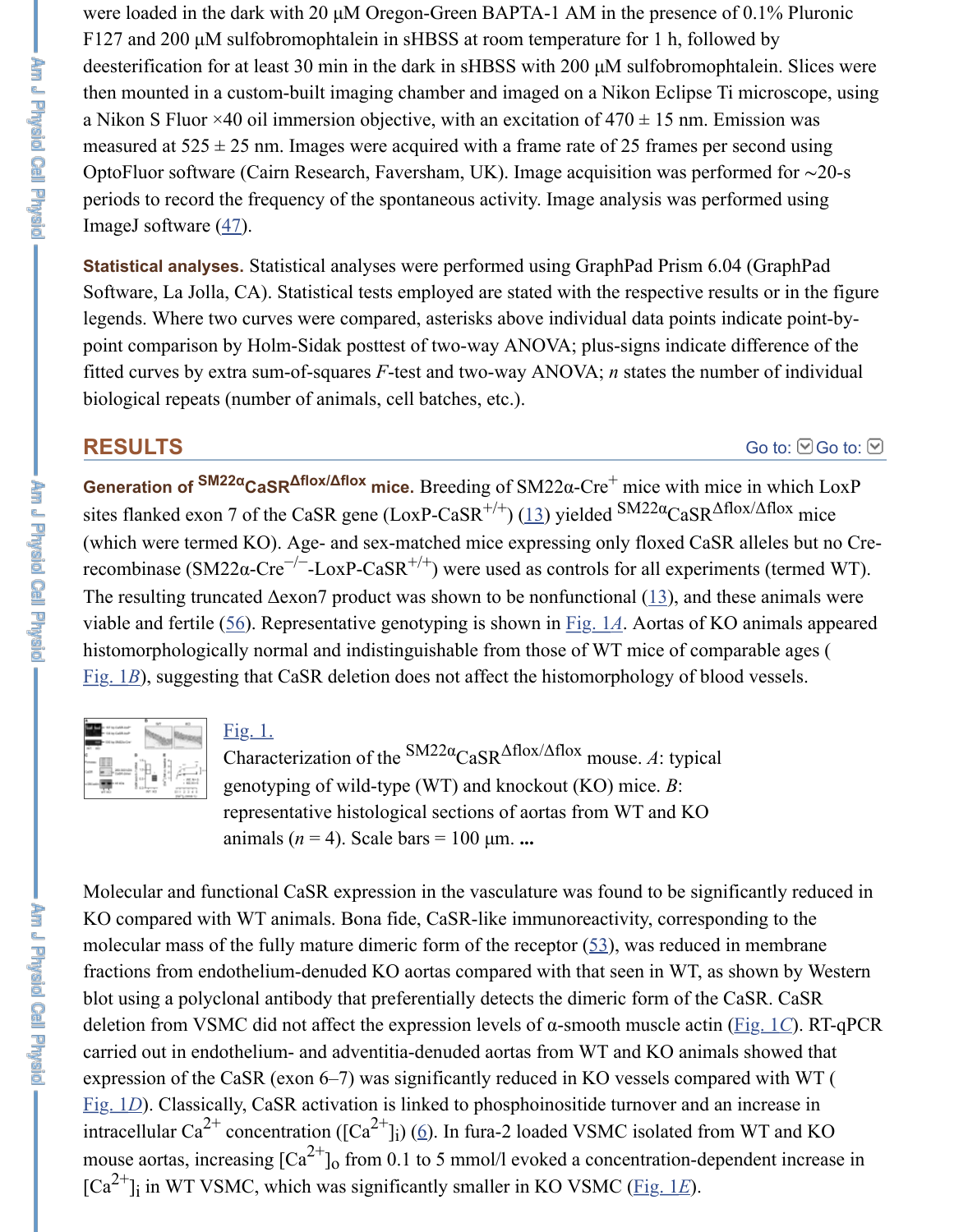**Ex vivo blood vessel contractility is impaired in <sup>SM22α</sup>CaSR<sup>Δflox/Δflox</sup> mice. Previous studies have** suggested a role for the CaSR in vascular tone regulation  $(50)$  $(50)$ . To test this hypothesis directly, we performed ex vivo tension measurements on isolated aortas and MA from WT and KO mice. Rings of aortas and MA of KO animals showed a significantly smaller contraction in response to a depolarizing stimulus (i.e., high K<sup>+</sup>) compared with aortic rings from WT ( $\underline{Fig. 2}$ , *A* and *B*). A comparable level of reduction in KO aortas and MA contractility was observed when PE (1 nmol/l-30 µmol/l), an agonist of the G<sub>q/11</sub> protein-coupled  $\alpha_1$ -adrenoceptor, was employed [\(Fig. 2,](https://www.ncbi.nlm.nih.gov/pmc/articles/PMC5243220/figure/F2/) C and D). Except for the responses to PE, where potency was slightly but significantly reduced in KO aortas and MA compared with WT control,  $EC_{50}$  values in all other experiments remained unchanged ( $Table 1$ ). In contrast, endotheliumdependent relaxation of PE-precontracted blood vessels in response to ACh was modestly, but significantly, enhanced in KO aortas [\(Fig. 2](https://www.ncbi.nlm.nih.gov/pmc/articles/PMC5243220/figure/F2/)*E*), and reduced in KO MA [\(Fig. 2](https://www.ncbi.nlm.nih.gov/pmc/articles/PMC5243220/figure/F2/)*F*).



### [Fig. 2.](https://www.ncbi.nlm.nih.gov/pmc/articles/PMC5243220/figure/F2/)

Blood vessel contractility of  $\frac{SM22\alpha}{CaSR}$   $\triangle$ flox/ $\triangle$ flox mice is impaired. Aorta (WT,  $n = 33$ ; KO,  $n = 30$ ) and mesenteric artery (MA) responses to high K<sup>+</sup> (KCl; 40 mmol/l; WT,  $n = 33$ ; KO,  $n =$ 34; *A* and *B*), phenylephrine (PE; 1 nmol/l-30 **...**

| Toble 1.<br>EC <sub>50</sub> values from wire myography experiments |                  |                                                                   |    |  |
|---------------------------------------------------------------------|------------------|-------------------------------------------------------------------|----|--|
| Genatius                                                            |                  |                                                                   |    |  |
|                                                                     | <b>Treatment</b> | WT                                                                | KO |  |
| Aerta                                                               |                  |                                                                   |    |  |
|                                                                     | PE.              | $-6.871 \pm 0.083$ (a = 19) $-6.534 \pm 0.093$ <sup>2</sup> (a =  |    |  |
|                                                                     | PE + L-NAME      | $-7.450 \pm 0.106$ (n = 6) $-7.281 \pm 0.145^{46}$ (n =           |    |  |
|                                                                     | PE-H             | $-7.491 \pm 0.164 (n = 9) -7.353 \pm 0.303^{36} (n =$             |    |  |
|                                                                     | AO <sub>b</sub>  | $-7.469 \pm 0.095$ (a = 14) $-7.475 \pm 0.067$ <sup>88</sup> (a = |    |  |

#### [Table 1.](https://www.ncbi.nlm.nih.gov/pmc/articles/PMC5243220/table/T1/)

 $EC_{50}$  values from wire myography experiments

In line with this reduction in contractility in response to contractile stimuli, we observed a reduction in  $Ca^{2+}$ ; signaling in VSMC isolated from KO mice compared with WT cells in the presence of depolarizing concentrations of K<sup>+</sup> (60 mmol/l KCl, KO vs. WT: 3.81  $\pm$  0.62 vs. 1.90  $\pm$  0.53 fold vs. baseline;  $n = 5$ ;  $P < 0.05$ , Student's *t*-test). i

To investigate the effects of the physiological CaSR agonist  $Ca^{2+}$  on the vascular tone, we precontracted aortas and MA from WT and KO animals with PE to ∼60% of maximal tone and then cumulatively added rising concentrations of  $Ca^{2+}$ <sub>0</sub> (from 1 to 5 mmol/l). Aortas of WT animals displayed significantly different response to  $Ca^{2+}$ <sub>o</sub> than aortas from KO animals, showing a moderate contraction to  $Ca^{2+}$ <sub>o</sub> that reached 19.9  $\pm$  7.8% at 2.5 mmol/l  $Ca^{2+}$ <sub>0</sub> ( $P$  < 0.05, one sample *t*-test vs. baseline), while aortas from KO animals showed only relaxation that reached  $33.4 \pm 11.8\%$  in the presence of 4 mmol/l  $Ca^{2+}$ <sub>0</sub> ( $P < 0.05$ , one sample *t*-test vs. baseline; <u>[Fig. 2](https://www.ncbi.nlm.nih.gov/pmc/articles/PMC5243220/figure/F2/)*G*</u>). In contrast, MA displayed only relaxation to rising  $[Ca^{2+}]_0$  that was of comparable magnitude in vessels from WT and KO animals ([Fig. 2](https://www.ncbi.nlm.nih.gov/pmc/articles/PMC5243220/figure/F2/)*H*). To determine CaSR specificity of the responses observed in the aortas, aortic rings were preconstricted with PE to  $\sim 60\%$  of maximal tone and then treated with increasing concentrations of the calcimimetic NPS R-568 (10 nM-10  $\mu$ M). NPS R-568 evoked contraction followed by relaxation in WT aortas while KO aortas were insensitive to low concentrations of calcimimetic (10 nM to 300 nM) and only responded with vasodilation at concentrations  $>1 \mu M NPS$ R-568 [\(Fig. 3](https://www.ncbi.nlm.nih.gov/pmc/articles/PMC5243220/figure/F3/)*A*). After removal of the endothelium, aortas from WT mice still showed a contractile response to rising concentrations of NPS R-568 but did not show any relaxation even at very high levels of the calcimimetic. Endothelium-denuded aortas from KO animals were completely insensitive to NPS R-568 ([Fig. 3](https://www.ncbi.nlm.nih.gov/pmc/articles/PMC5243220/figure/F3/)*B*). o o o 2+ o o o

### [Fig. 3.](https://www.ncbi.nlm.nih.gov/pmc/articles/PMC5243220/figure/F3/)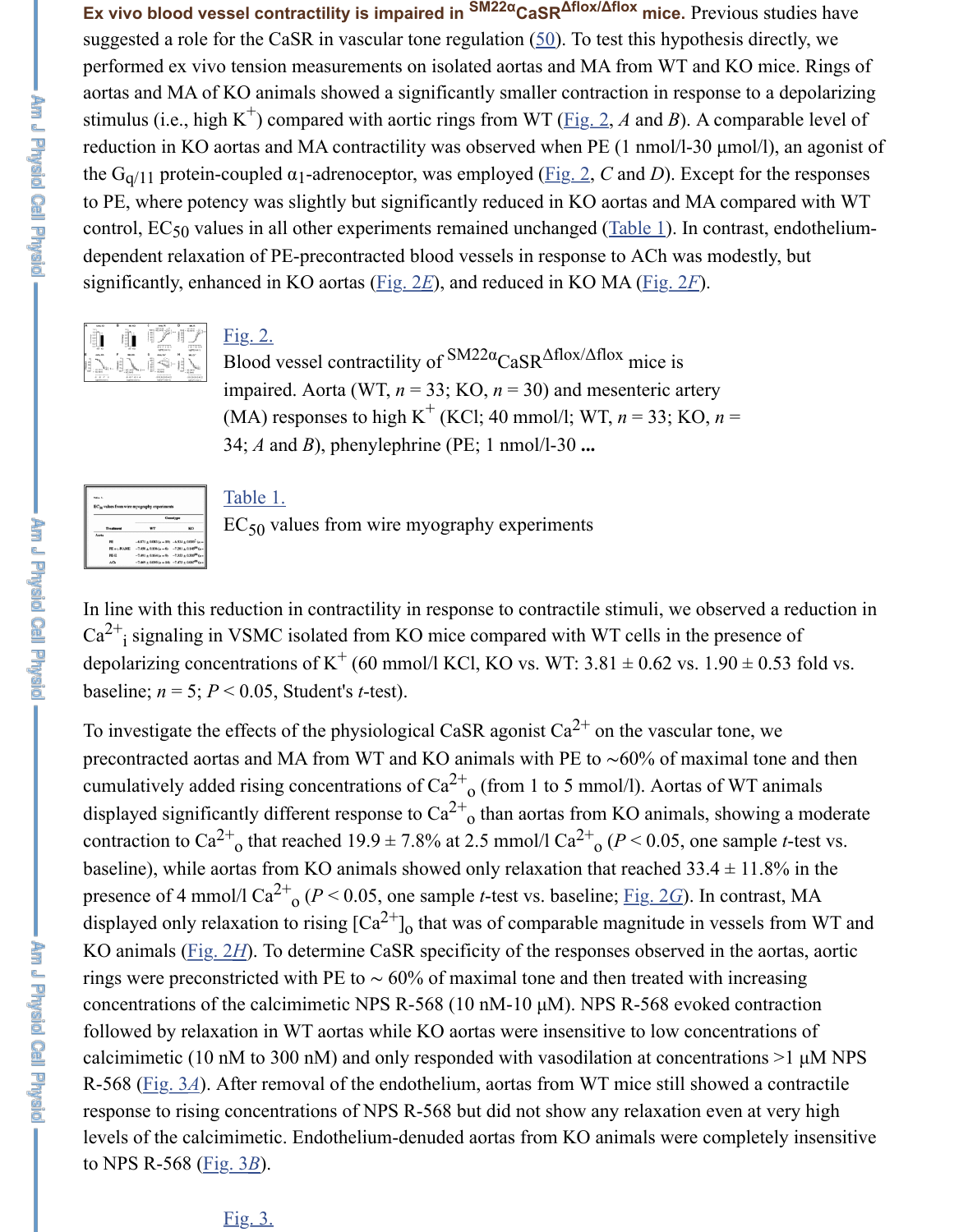

Pharmacological activation of the CaSR in WT and KO blood vessels. NPS R-568 (10 nmol/l to 10  $\mu$ mol/l) in intact (*A*) or endothelium-dentity Curves were fitted as sigmoidal concentration response. Data are m

Inhibition of nitric oxide synthase (NOS) with L-NAME (100 µmol/l; [Fig. 4,](https://www.ncbi.nlm.nih.gov/pmc/articles/PMC5243220/figure/F4/) *A* and *B*) or endothelial denudation [\(Fig. 4,](https://www.ncbi.nlm.nih.gov/pmc/articles/PMC5243220/figure/F4/) *C* and *D*) did not abolish the reduction in contractility in KO aortas and MA compared with WT. These results indicate that the impaired vascular contractility observed in KO animals was not due to an increase in endothelium-mediated relaxation. Abrogation of NO signaling with L-NAME led to ACh-induced contraction  $(16, 27, 42)$  $(16, 27, 42)$  $(16, 27, 42)$  $(16, 27, 42)$  $(16, 27, 42)$  $(16, 27, 42)$  in both WT and KO aortas, which again was significantly smaller in aortas from KO animals compared with WT (Fig. *4E*, negative relaxation = contraction). In MA, L-NAME abrogated the differences in the relaxation response to ACh between KO and WT ([Fig. 4](https://www.ncbi.nlm.nih.gov/pmc/articles/PMC5243220/figure/F4/)*F*). Endothelium-independent relaxation following treatment with the NO donor SNAP (1 nmol/l - 30 µmol/l) showed no difference in ACh sensitivity between WT and KO endothelium-denuded aortas and MA ( $\underline{Fig. 4}$  $\underline{Fig. 4}$  $\underline{Fig. 4}$ , *G* and *H*).  $EC_{50}$  values of all agonists in these series of experiments were unchanged between WT and KO animals ([Table 1\)](https://www.ncbi.nlm.nih.gov/pmc/articles/PMC5243220/table/T1/).



### [Fig. 4.](https://www.ncbi.nlm.nih.gov/pmc/articles/PMC5243220/figure/F4/)

Role of nitric oxide (NO) in endothelium-dependent relaxation in WT and KO blood vessels. Aorta and MA responses to PE (1 nmol/l to 30  $\mu$ mol/l) in the presence of the NO synthase inhibitor nitro-L-arginine methyl ester (L-NAME; 100 µmol/l; **...**

**SM22α** CaSR<sup>Δflox/Δflox mice are hypotensive. The impaired vascular contractility of KO mice</sup> suggested an effect of VSMC-CaSR deletion on blood pressure in vivo, and indeed, tail-cuff measurements in adult male mice showed that KO animals exhibited a reduction in blood pressure [∼5% systolic, 9% diastolic, and 7% mean arterial pressure (MAP) compared with WT; [Fig. 5](https://www.ncbi.nlm.nih.gov/pmc/articles/PMC5243220/figure/F5/), *A*–*C*]. Longitudinal radiotelemetry experiments confirmed this reduction in systolic and diastolic blood pressure and MAP. Notably, this reduction was only apparent during nighttime, when the animals were active, but not during daytime when the animals were resting. Short-term L-NAME treatment  $(38)$  $(38)$ increased blood pressure in animals of both genotypes but did not abolish the hypotension of KO relative to WT mice [\(Fig. 5,](https://www.ncbi.nlm.nih.gov/pmc/articles/PMC5243220/figure/F5/) *D*–*F*, and [Table 2](https://www.ncbi.nlm.nih.gov/pmc/articles/PMC5243220/table/T2/)). Pulse height was increased in KO animals compared with WT mice (*Fig. 5G*), particularly following L-NAME treatment, owing to the bigger difference in diastolic than systolic pressures between the genotypes. Short-term dietary NaCl supplementation yielded no changes in systolic or diastolic blood pressure in either WT or KO animals [\(Table 2](https://www.ncbi.nlm.nih.gov/pmc/articles/PMC5243220/table/T2/)).



# [Fig. 5.](https://www.ncbi.nlm.nih.gov/pmc/articles/PMC5243220/figure/F5/)

Tail-cuff and radiotelemetry blood pressure measurements of WT and KO animals. *A*–*C*: tail-cuff measurements of systolic *(A*), diastolic (*B*), and mean arterial pressures (MAP; *C*) of WT and KO mice. Data are means  $\pm$  SE;  $n = 20$  (WT) and 35 ...

| table 2 | Physiological parameters from longitudinal radiotelemetry recor-<br>Nighttime | <b>WT Control</b> | Control<br><b>KO</b> Centrol | <b>WTL-NA</b> |
|---------|-------------------------------------------------------------------------------|-------------------|------------------------------|---------------|
|         |                                                                               |                   |                              |               |
|         |                                                                               |                   |                              |               |
|         |                                                                               |                   |                              |               |
|         |                                                                               |                   |                              |               |
|         |                                                                               |                   |                              |               |
|         |                                                                               |                   |                              |               |

 $97.3 \pm 2.4^{\circ}$ <br>30.8  $\pm 1.5$ 

### [Table 2](https://www.ncbi.nlm.nih.gov/pmc/articles/PMC5243220/table/T2/)

Physiological parameters from longitudinal radiotelemetry recordings

**SM22α** CaSR<sup>Δflox/Δflox mice are bradycardic. In addition to the impaired vascular reactivity that is</sup>  $\mathbb{R}$  and  $\mathbb{R}$  and  $\mathbb{R}$  and  $\mathbb{R}$  and  $\mathbb{R}$  and  $\mathbb{R}$  and  $\mathbb{R}$  and  $\mathbb{R}$  and  $\mathbb{R}$  and  $\mathbb{R}$  and  $\mathbb{R}$  and  $\mathbb{R}$  and  $\mathbb{R}$  and  $\mathbb{R}$  and  $\mathbb{R}$  and  $\mathbb{R}$  and  $\mathbb{R}$  and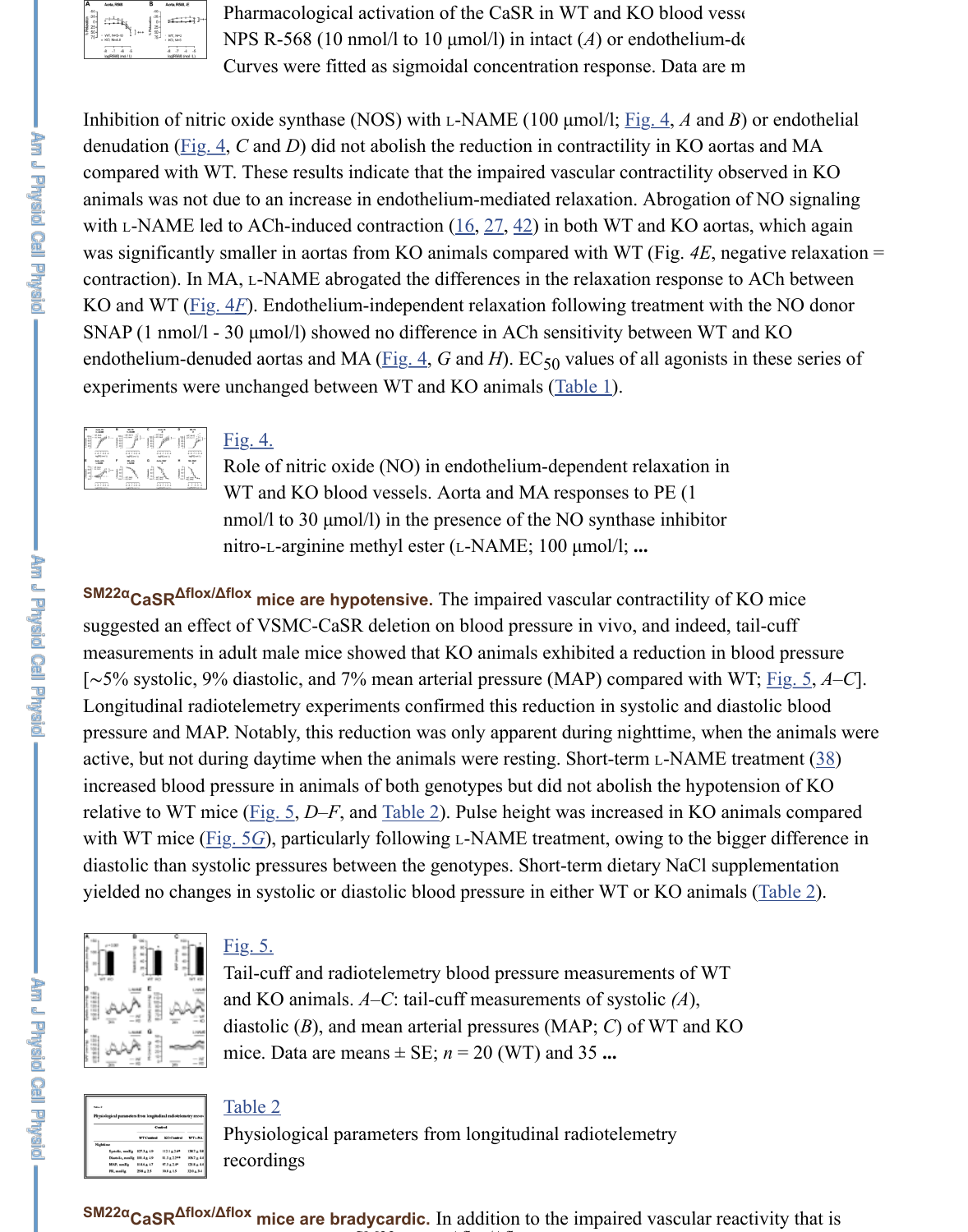associated with hypotension in the  $\text{SM22}\alpha \text{CasR}^{\Delta flox/\Delta flox}$  mice, radiotelemetry experiments also revealed that heart rates of these animals were ∼5% (daytime) to 17% (nighttime) below those of WT mice [\(Fig. 6](https://www.ncbi.nlm.nih.gov/pmc/articles/PMC5243220/figure/F6/)*A* and [Table 2\)](https://www.ncbi.nlm.nih.gov/pmc/articles/PMC5243220/table/T2/). Furthermore, during nighttime, the positive first derivative of the blood pressure curve (dp/d*t*), an indirect measure of inotropy [\(36](https://www.ncbi.nlm.nih.gov/pmc/articles/PMC5243220/#B36)), was significantly higher in the KO compared with WT mice. Short-term L-NAME treatment, while decreasing heart rate in mice of both genotypes, did not affect the difference in heart rates between WT and KO animals nor did it influence dp/d*t* in these animals [\(Fig. 6](https://www.ncbi.nlm.nih.gov/pmc/articles/PMC5243220/figure/F6/)*B* and [Table 2\)](https://www.ncbi.nlm.nih.gov/pmc/articles/PMC5243220/table/T2/). A high-salt diet led to a small reduction in heart rate of WT and KO animals during daytime and did not affect dp/d*t* ([Table 2](https://www.ncbi.nlm.nih.gov/pmc/articles/PMC5243220/table/T2/)).

|        | LAMAR        |              | L-NAM         |  |
|--------|--------------|--------------|---------------|--|
| ۵<br>ŧ |              | 3000<br>2005 |               |  |
| 200    | WT<br>$-$ KO | o-           | w<br>KO<br>мh |  |

Fig.  $6.$ 

Longitudinal radiotelemetry measurements of heart rate (*A*) and the positive first derivative of the blood pressure curve (dp/d*t*; *B*) of WT and KO mice in the presence or absence of L-NAME treatment. Data are means  $\pm$  SE;  $n = 5$  (WT and KO).

**SM22α CaSR<sup>Δflox/Δflox mice exhibit cardiac remodeling.** The observed bradycardia presented by the</sup> KO mice could be accounted for, at least in part, by direct CaSR ablation from cardiomyocytes as the SM22 $\alpha$  promotor has been shown to direct Cre expression transiently to the heart [\(30](https://www.ncbi.nlm.nih.gov/pmc/articles/PMC5243220/#B30)). This consideration, together with recent evidence suggesting that the CaSR plays a role in electromechanical coupling of cardiomyocytes  $(48)$  $(48)$ , led us to investigate more thoroughly the cardiac phenotype of  $\text{SM22}\alpha_{\text{CasR}}\Delta\text{float/}\Delta\text{float}$  mice. While there were no differences between hearts from WT and KO animals by superficial observation or any histomorphological changes seen by H&E staining [\(Fig. 7](https://www.ncbi.nlm.nih.gov/pmc/articles/PMC5243220/figure/F7/)*A*), KO animals showed a reduction in fibrosis compared with age-matched WT controls [\[Fig. 7](https://www.ncbi.nlm.nih.gov/pmc/articles/PMC5243220/figure/F7/)*B*; 0.93  $\pm$ 0.08 vs.  $2.09 \pm 0.43\%$  fibrotic area,  $n = 9$  (KO), 10 (WT),  $P < 0.05$ , Student's *t*-test with Welch's correction].



# [Fig. 7.](https://www.ncbi.nlm.nih.gov/pmc/articles/PMC5243220/figure/F7/)

Cardiac phenotype of WT and KO animals. Hematoxylin and eosin staining (*A*) and picrosirius red staining (*B*) of heart sections showing reduced occurrence of fibrosis in KO hearts compared with WT. Representative long-axis MRI scans (*C*) and 3D reconstructions **...**

Cardiac cine-MRI showed that the long axes of WT and KO hearts of aged animals were comparable between genotypes in end-diastole but presented with a visible difference in end-systole in hearts from 5 out of 11 investigated KO animals. In these hearts, complete closure of the apical left ventricular cavity (2nd apical short-axis MRI slice) was seen, while it was still visible at the end-systole of the hearts of WT mice [\(Fig. 7](https://www.ncbi.nlm.nih.gov/pmc/articles/PMC5243220/figure/F7/)*C*; Supplemental Video S1; Supplemental Material is available online at the journal website). These functional differences can be easily observed in morphological 3D reconstructions of the left ventricle endocardium ([Fig. 7](https://www.ncbi.nlm.nih.gov/pmc/articles/PMC5243220/figure/F7/)*D*; Supplemental Videos S2 and S3). These five hearts were thus termed "remodeled" and analyzed as a separate group. MRI analysis showed that left ventricular mass [\(Fig. 7](https://www.ncbi.nlm.nih.gov/pmc/articles/PMC5243220/figure/F7/)*E*), left ventricular end-diastolic volume [\(Fig. 7](https://www.ncbi.nlm.nih.gov/pmc/articles/PMC5243220/figure/F7/)*F*), end end-diastolic volume ( [Fig. 7](https://www.ncbi.nlm.nih.gov/pmc/articles/PMC5243220/figure/F7/)*G*), and stroke volume ([Fig. 7](https://www.ncbi.nlm.nih.gov/pmc/articles/PMC5243220/figure/F7/)*H*) were unaltered between WT and remodeled KO hearts. An observed decrease in end-systolic volume did not reach statistical significance. Ejection fraction (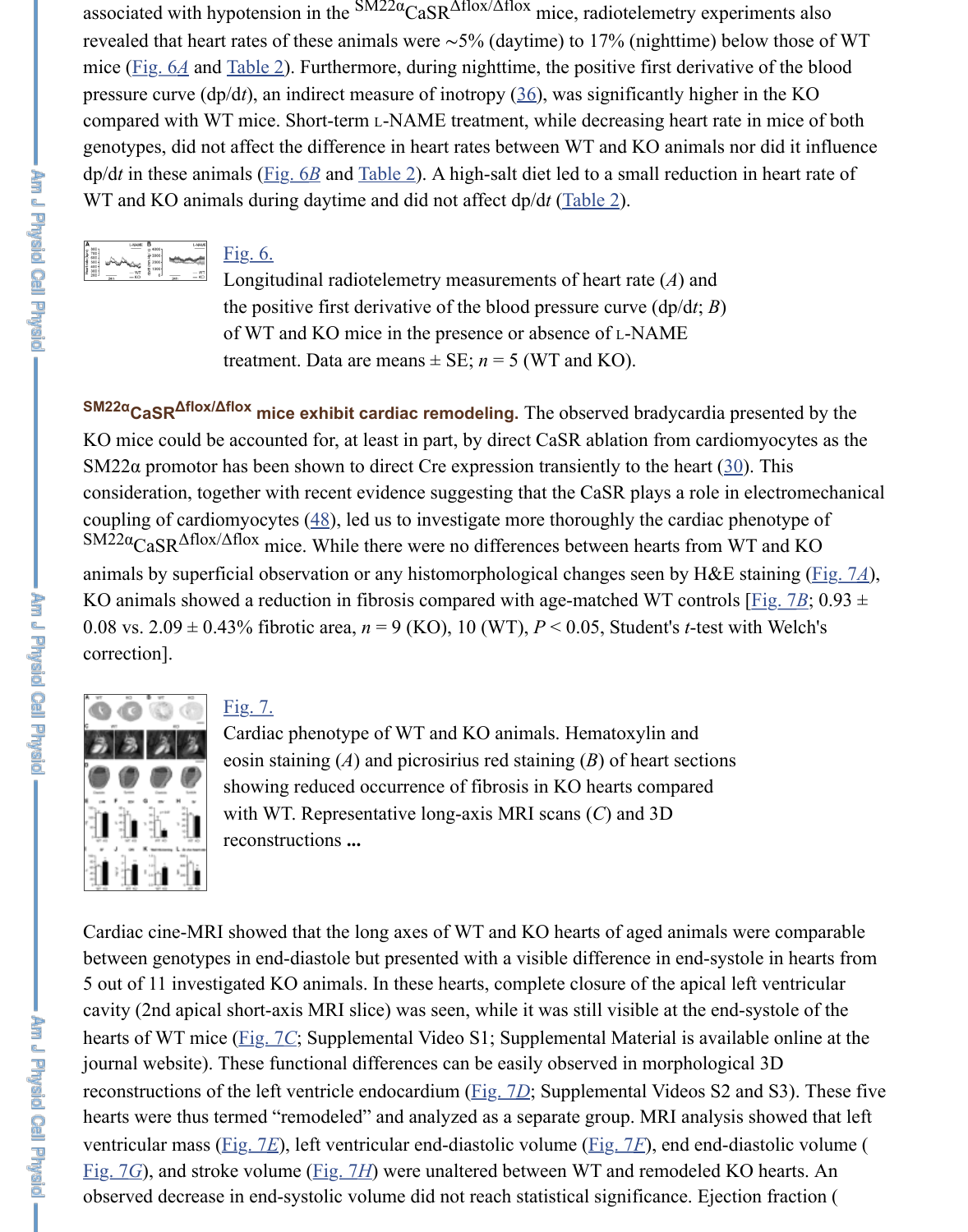[Fig. 7](https://www.ncbi.nlm.nih.gov/pmc/articles/PMC5243220/figure/F7/)*I*), end-diastolic remodeling index [\(Fig. 7](https://www.ncbi.nlm.nih.gov/pmc/articles/PMC5243220/figure/F7/)*J*, size of the ventricle vs. the end-diastolic volume), and wall thickening [\(Fig. 7](https://www.ncbi.nlm.nih.gov/pmc/articles/PMC5243220/figure/F7/)*K*) were increased in remodeled hearts from KO mice compared with WT hearts.

To test more directly the hypothesis that direct CaSR ablation from cardiomyocytes was responsible for the observed bradycardia in the  $\text{SM22}\alpha_{\text{CasR}}$   $\Delta$ flox/ $\Delta$ flox mouse, we also investigated the base frequency of nonpaced hearts from WT and KO mice ex vivo in the absence of autonomic regulation in a retrogradely perfused Langendorff preparation ([31\)](https://www.ncbi.nlm.nih.gov/pmc/articles/PMC5243220/#B31). Isolated hearts from KO animals showed a significantly reduced basal heart rate compared with that measured in the hearts of WT animals ( [Fig. 7](https://www.ncbi.nlm.nih.gov/pmc/articles/PMC5243220/figure/F7/)*L*), suggesting that CaSR deletion from the heart has a direct impact on chronotropy. Pacemaker activity also occurs in the pulmonary veins, which contain cardiomyocyte-like pulmonary vein sleeve cells (PVCs). PVCs employ the same electrochemical coupling machinery as atrial cardiomyocytes  $(14)$  $(14)$ , can act as pacemaker cells  $(12, 26, 57)$  $(12, 26, 57)$  $(12, 26, 57)$  $(12, 26, 57)$  $(12, 26, 57)$  $(12, 26, 57)$  and can be easily studied in ex vivo lung slice preparations as they are present in the murine lung. In PVCs from KO animals, there was a reduced rate of spontaneous activity, measured as changes in  $Ca^{2+}$  compared with WT mice (KO vs WT: 0.58  $\pm$  0.10 vs  $1.00 \pm 0.09$  fold;  $n = 6$ ;  $P < 0.05$ , Student's *t*-test), suggesting that the bradycardia is an intrinsic feature of the KO animals. i

#### **DISCUSSION**

#### [Go to:](https://www.ncbi.nlm.nih.gov/pmc/articles/PMC5243220/#)  $\Theta$  Go to:  $\Theta$

**Vascular phenotype.**  $\text{SM22}\alpha_{\text{CasR}}\Delta\text{flox}/\Delta\text{flox}$  mice show changes in their cardiovascular system: the main findings of this study are that  $\frac{SM22\alpha}{CaSR}$   $\triangle$  flox/ $\triangle$  flox mice exhibit impaired vasoconstriction, systemic hypotension, and bradycardia.

Ex vivo tension measurements of aortas and mesenteric arteries from WT and KO mice demonstrated impaired contractile responses to high  $K^+$  (a depolarizing stimulus) and impaired maximum contractility in response to PE (GPCR-mediated). In addition, the potency of PE to contract KO blood vessels was also impaired. These findings indicate that the CaSR sensitizes the response of blood vessels to contractile stimuli. Importantly, no histological difference was found between blood vessels from WT and KO mice, indicating that changes in vessel morphology were not responsible for the observed changes in blood vessel contractility. Furthermore, the reduction in maximum contractility was independent of inhibition of NOS or endothelial denudation while vascular relaxation in response to an exogenous NO donor remained unchanged. In addition, inhibition of NOS signaling can unmask the effects of endothelium-derived contracting factors released from the endothelium upon stimulation that in the absence of NO can cause pronounced vasoconstriction  $(16, 27, 42)$  $(16, 27, 42)$  $(16, 27, 42)$  $(16, 27, 42)$  $(16, 27, 42)$  $(16, 27, 42)$ . This contractile effect of ACh in the presence of L-NAME was reduced in KO compared with WT aortas, providing yet another indication that the impaired contractility of blood vessels lacking the VSMC CaSR is independent of the contractile stimulus.

Despite the fact that the sensitivity to an NO donor was comparable in WT and KO vessels, the endothelium-dependent relaxation was differentially affected in MA and aortas. ACh evoked enhanced relaxation in KO aortas, which may be explained by the aforementioned reduced contractile component of the ACh response. KO MA, in contrast, exhibited a small but significant suppression of the AChmediated relaxation that was absent when L-NAME was added. These findings suggest a reduced endothelium-derived NO signaling in MA, as induced by endothelial stimulation (e.g., ACh), while the sensitivity of VSMC to NO itself was unaffected in KO animals.

In line with our results of genetic ablation, Loot et al. [\(34](https://www.ncbi.nlm.nih.gov/pmc/articles/PMC5243220/#B34)) have recently found that pharmacological inhibition of the CaSR attenuated vascular contraction in response to PE and high  $K^+$ . The congruence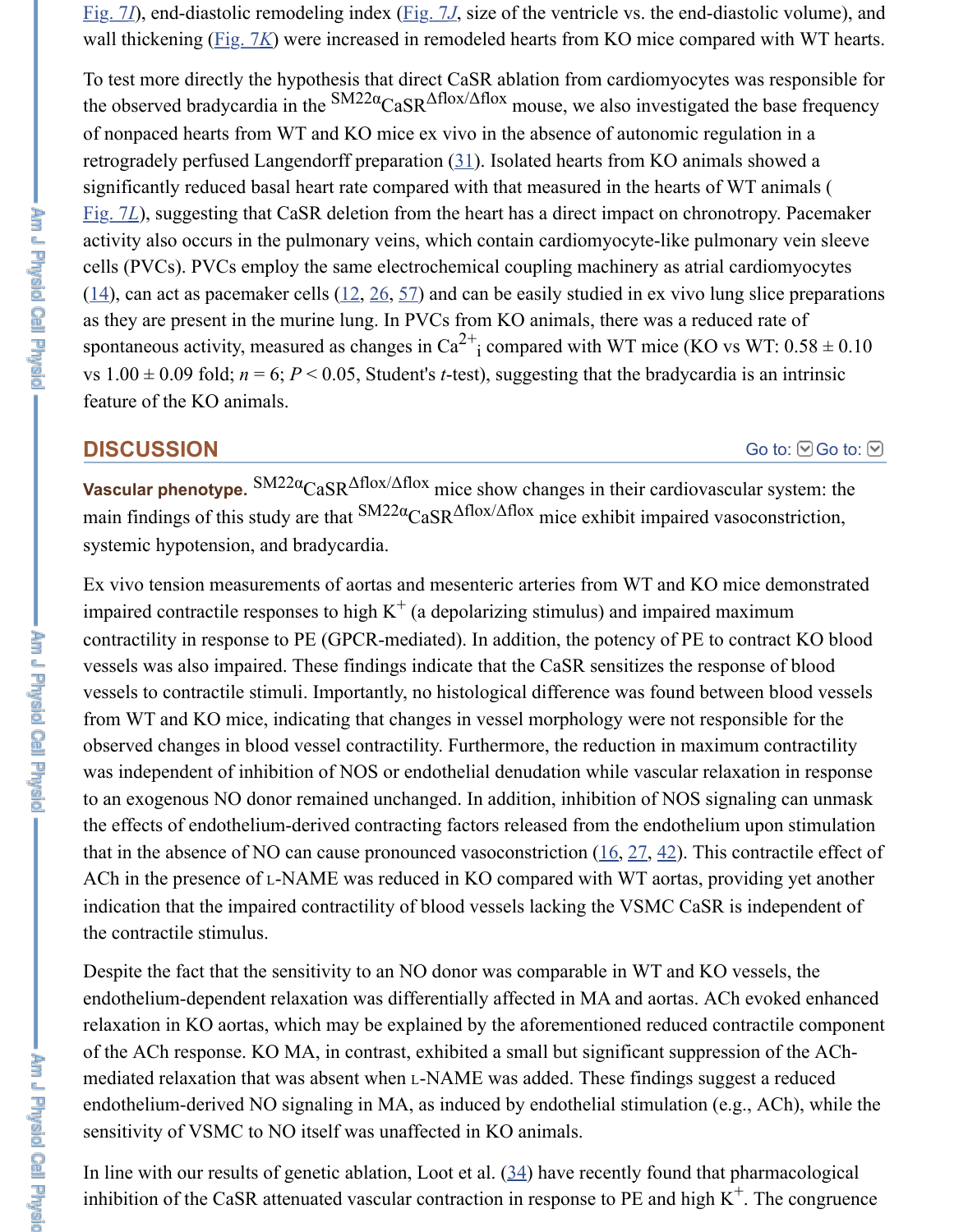of these results of pharmacological CaSR inhibition in WT mice and CaSR ablation in genetically altered mice provides another line of evidence that the VSMC-CaSR is indeed directly responsible for the modulation of vascular tone, rather than possible off-target effects of calcilytic drugs ([35\)](https://www.ncbi.nlm.nih.gov/pmc/articles/PMC5243220/#B35) or unexpected side-effects of the genetic ablation. This contractility-enhancing effect of the CaSR is not limited to VSMC, since, using the same animal model as the one we have used for the current studies, we have recently reported that airways of KO mice showed a reduction in contractility in response to the muscarinic ACh receptor agonist methacholine compared with WT mice [\(56](https://www.ncbi.nlm.nih.gov/pmc/articles/PMC5243220/#B56)), similarly to the observed reduction in blood vessel contractility in response to PE in this study. Finally, the observed effects in  $\text{SM22}\alpha_{\text{Cas}}\Delta\text{flox}/\Delta\text{flox}$  mice were unlikely to be due to impaired SM22 $\alpha$  function, as constitutive ablation of SM22α was shown to lead to increased MA vasoconstriction in response to an  $\alpha_1$  adrenoceptor agonist ([58\)](https://www.ncbi.nlm.nih.gov/pmc/articles/PMC5243220/#B58). In the current study, the CaSR agonist Ca<sup>2+</sup><sub>0</sub> induced vasorelaxation in WT and KO MA and KO aortas, likely due to stimulation of the endothelial CaSR ([34,](https://www.ncbi.nlm.nih.gov/pmc/articles/PMC5243220/#B34) [54,](https://www.ncbi.nlm.nih.gov/pmc/articles/PMC5243220/#B54) [59\)](https://www.ncbi.nlm.nih.gov/pmc/articles/PMC5243220/#B59). However, in WT aortas, we observed  $\left[\text{Ca}^{2+}\right]_0$ -dependent vasoconstriction. These effects of increasing  ${[Ca}^{2+}]_0$  inducing vasoconstriction in WT aortas are consistent with previous findings by Ohanian et al.  $(40)$  $(40)$ , who reported vasoconstriction in response to physiological  ${[Ca}^{2+}]_0$  in rat subcutaneous small arteries. These authors suggested that the contractile effect was not CaSR-mediated. Similarly, Loot et al. ([34\)](https://www.ncbi.nlm.nih.gov/pmc/articles/PMC5243220/#B34) have reported vascular contraction in response to rising concentrations of  $Ca^{2+}$ <sub>0</sub> in endothelium-denuded or L-NAME-treated mouse aortic rings. Here, we have demonstrated that the contracting component of the Ca<sup>2+</sup><sub>o</sub> response was lost in KO aortas. Similarly, airways of WT mice have been shown to react with robust contraction to rising concentrations of the CaSR agonists  $Ca^{2+}$ and spermine and this contractile response was completely lost in airways from animals lacking the CaSR in smooth muscle cells ([56\)](https://www.ncbi.nlm.nih.gov/pmc/articles/PMC5243220/#B56). Moreover, results obtained by treating PE-preconstricted aortas with the calcimimetic NPS R-568 mimicked the results observed by using  $Ca^{2+}$ <sub>0</sub> to modulate vascular tone. The calcimimetic-mediated contraction in WT aortas was endothelium independent, further corroborating a role for the VSMC CaSR in vessel contractility. Together, these results clearly support the idea that the CaSR mediates  $Ca^{2+}$ <sub>o</sub>-induced contractions in smooth muscle cells. Cultured VSMC of KO animals reacted with impaired Ca<sup>2+</sup><sub>i</sub> mobilization to stimulation with both Ca<sup>2+</sup><sub>o</sub> and K<sup>+</sup>, indicating Ca<sup>2+</sup><sub>i</sub>-signaling as one mechanism of action by which the CaSR affects blood vessel tone. Together, these results demonstrate that the observed impaired vascular contractility in blood vessels of  $\text{SM22}\alpha_{\text{CasR}}\Delta\text{flox}/\Delta\text{flox}$  mice, as shown by reduced responses to primary contractile stimuli, is an effect, which is independent of the endothelium and dependent on the VSMC CaSR. 2+ o o o o o o o o o i 2+ o + i

Tail-cuff and radiotelemetry measurements confirmed the hypotensive phenotype of  $\text{SM22a}_{\text{CasR}}$  $\Delta \text{flow}$  $\Delta$ flox animals, which was predicted from the ex vivo vessel tone studies. In both circumstances, we observed a significant reduction in diastolic blood pressure and MAP. This reduction was more apparent during the animals' active than resting phase, suggesting that the modulating effect of the CaSR on blood pressure is dependent on sympathetic activity, again supporting the idea that the effects of the CaSR on blood vessel tone and blood pressure are dependent on the presence of other contractile, or activating, stimuli. A contribution of the cardiac phenotype of the animals, i.e., the reduction in heart rate, to the observed hypotension in  $\text{SM22}\alpha_{\text{CasR}}\Delta\text{flox}/\Delta\text{flox}$  animals is likely, although the stronger reduction in diastolic than systolic blood pressure points to peripheral resistance being the principal cause of the hypotension in KO animals.

Acute L-NAME treatment did not abolish this difference in WT and KO mice diastolic blood pressure, mirroring the aforementioned ex vivo results on isolated blood vessels, where NOS inhibition or endothelial denudation did not abolish the impaired vascular contractility either. This rules out the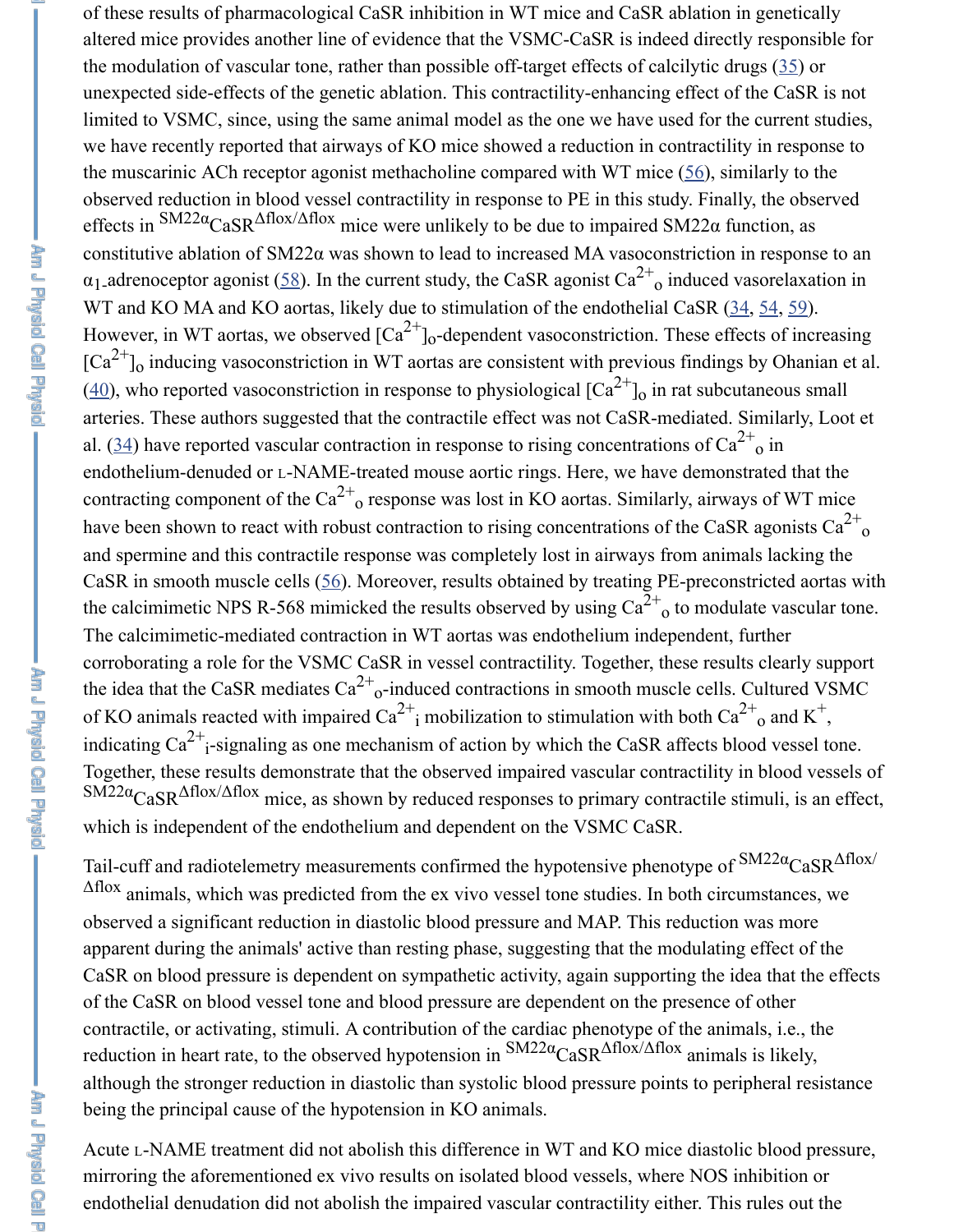possibility that, at least in the short term, the difference in blood pressure between WT and KO mice might be NO driven. Short-term exposure to a high-salt-supplemented diet has been shown to rescue the loss of angiotensin-converting enzyme-induced hypotension in mice of a similar background [\(9](https://www.ncbi.nlm.nih.gov/pmc/articles/PMC5243220/#B9)). However, the lack of any change in blood pressure in KO animals kept on a high-salt diet here suggests that the kidney is not likely to be involved in causing the observed hypotension in our strain.

Pulse height was increased in KO animals following L-NAME treatment. While elevated pulse height is recognized as being a feature of increased arterial stiffening, reduced blood vessel compliance is also accompanied by isolated systolic hypertension in humans and animals  $(15, 18)$  $(15, 18)$  $(15, 18)$  $(15, 18)$ , which clearly is not the case in KO animals. Indeed, the increased pulse height can be attributed solely to the greater reduction in diastolic than systolic blood pressure in KO animals. In KO animals, L-NAME treatment induced a larger increase in systolic blood pressure (and, therefore, pulse height) than diastolic blood pressure. It is known that the importance of endothelium-dependent NO signaling declines with the reduction of arterial size and plays a major role in aorta and other big arteries, while endothelium-dependent hyperpolarization plays a major role in smaller resistance arteries ([49\)](https://www.ncbi.nlm.nih.gov/pmc/articles/PMC5243220/#B49). Therefore, the observed increase in systolic blood pressure in KO mice could be ascribed to NOS inhibition having a greater effect in the large conduit arteries, than in resistance arteries  $(45)$  $(45)$ . Furthermore, L-NAME administration in the drinking water led to a reduction in heart rate of KO animals, which was comparable to that observed in WT animals. These results suggest the existence of an intact baroreflex response to the increase in peripheral resistance, or at least that the response of the cardiovascular system to systemic NO synthesis inhibition, is not dependent on the VSMC-CaSR.

Collectively, the observations described herein support the hypothesis that the loss of the CaSR from VSMC leads to a reduction of vascular tone, manifesting in vivo as a reduction in diastolic blood pressure, which is dependent on the physical activity of the mice. The presence of both a cardiac as well as vascular phenotype in these animals suggests that the observed hypotensive phenotype is likely to be accounted for by a combination of CaSR ablation from both cardiac and vascular systems and further studies are required to dissect these effects in greater detail using cell-specific gene ablation studies in which Cre recombinase is driven by alternative promoters.

It has long been established that the CaSR can translate even minute changes in  $\lbrack Ca^{2+}\rbrack_0$  into intracellular responses ([6\)](https://www.ncbi.nlm.nih.gov/pmc/articles/PMC5243220/#B6). These changes in extracellular  $\left[Ca^{2+}\right]_0$  can also be elicited by extrusion of  $[Ca^{2+}]\$ ; indeed, excitation and subsequent extrusion of  $[Ca^{2+}]\$  into the intracellular space have been conclusively demonstrated to activate the CaSR on neighboring cells and elicit intracellular responses in a paracrine fashion, acting in a way as a "third messenger" ([10,](https://www.ncbi.nlm.nih.gov/pmc/articles/PMC5243220/#B10) [23,](https://www.ncbi.nlm.nih.gov/pmc/articles/PMC5243220/#B23) [24,](https://www.ncbi.nlm.nih.gov/pmc/articles/PMC5243220/#B24) [29\)](https://www.ncbi.nlm.nih.gov/pmc/articles/PMC5243220/#B29). On the basis of our observations in this study and the aforementioned considerations, we therefore propose a hypothesis of how the VSMC-CaSR and endothelial-CaSR could directly contribute to the maintenance of blood vessel tone ([Fig. 8](https://www.ncbi.nlm.nih.gov/pmc/articles/PMC5243220/figure/F8/)). A contractile stimulus, e.g., via depolarization or  $\alpha_1$ -adrenoceptor agonists, leads to an increase in  $[\text{Ca}^{2+}]_i$  in VSMC. Restoration of normal resting  $\text{Ca}^{2+}$  levels is achieved in part via extrusion of Ca<sup>2+</sup><sub>i</sub> into the interstitium, where it is feasible that such localized increase in Ca<sup>2+</sup><sub>o</sub> would activate the VSMC-CaSR in an auto-/paracrine fashion, thus causing potentiation of contraction. Loss of such a mechanism in the  $\text{SM22}\alpha_{\text{Cas}}\Delta\text{flox}/\Delta\text{flox}$  mice could account for the observed reduction in VSMC contractility, thus leading to the observed in vivo hypotension. This role of the CaSR as modulator of VSMC contractility is further supported by the fact that, conversely, increased expression of the CaSR and an associated increase in  $\left[\text{Ca}^{2+}\right]_i$  have been reported in pulmonary arterial smooth muscle cells from patients with pulmonary arterial hypertension and surrogate animal models ([55\)](https://www.ncbi.nlm.nih.gov/pmc/articles/PMC5243220/#B55), which is alleviated by pharmacological CaSR inhibition  $(20)$  $(20)$ . o o i 2+ i i 2+ i i 2+ o i

**Algebral**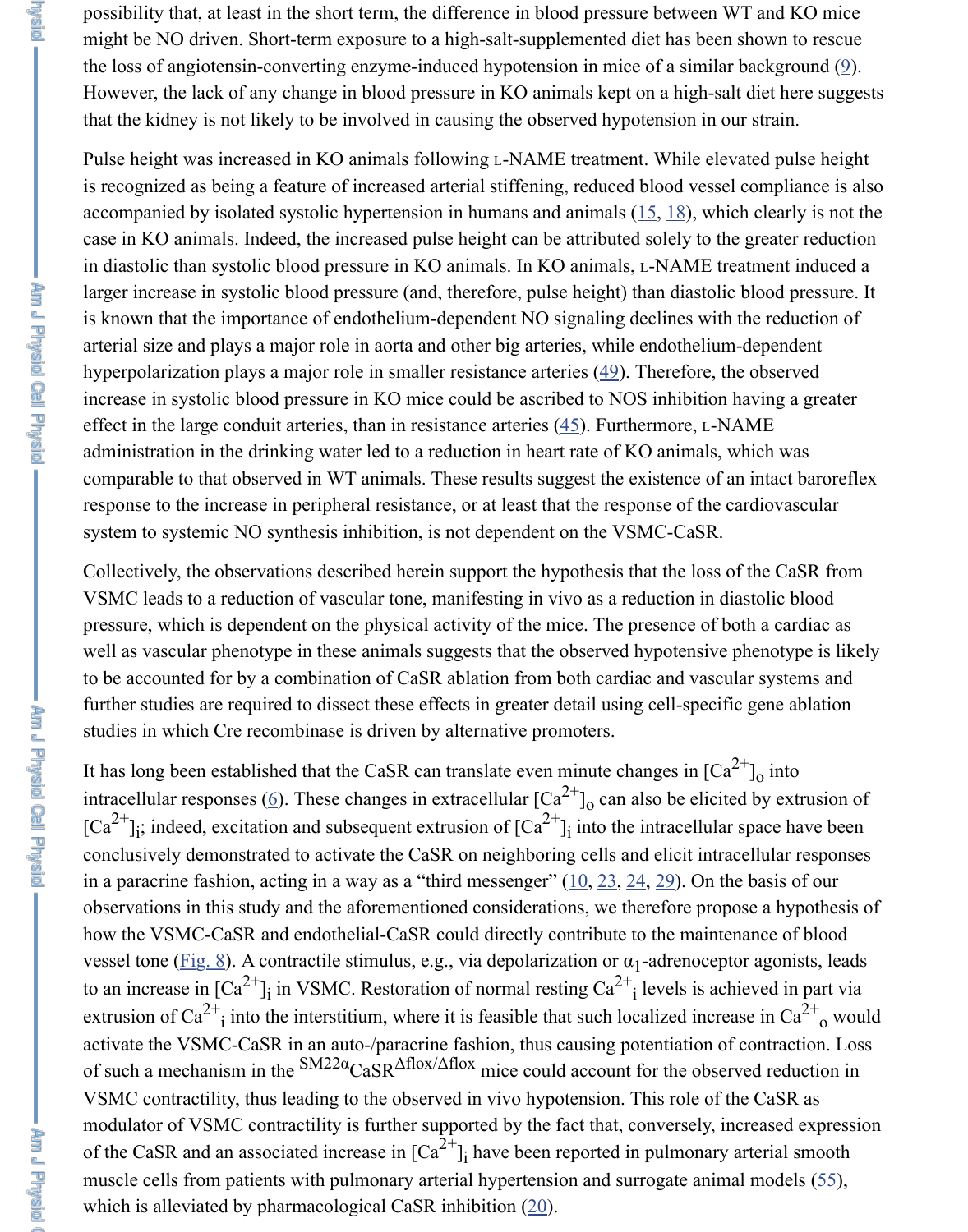

### [Fig. 8.](https://www.ncbi.nlm.nih.gov/pmc/articles/PMC5243220/figure/F8/)

Hypothetical mechanism for the CaSR mediated auto-/paracrine amplification of contraction in vascular smooth muscle cells (VSMC). In VSMC, adrenoceptor (AR) agonists (e.g., PE) increase  $\left[Ca^{2+}i\right]$ , causing blood vessel constriction.  $Ca^{2+}i$  is then extruded **...** i 2+ i

**Cardiac phenotype.** CaSR ablation from SM22α-positive tissues also leads to its deletion from the developing heart [\(30](https://www.ncbi.nlm.nih.gov/pmc/articles/PMC5243220/#B30)), which could account for the aforementioned bradycardia in KO mice. Therefore, direct loss of the CaSR from the heart could impact negatively on pacemaker frequency or intracellular coupling. Previously, it has been demonstrated in ventricular cardiomyocytes that CaSR activation leads to increased Ca<sup>2+</sup><sub>i</sub> signaling and increased cell shortening culminating in a positive inotropic effect and modification of their electromechanical coupling  $(48)$  $(48)$ . Isolated ex vivo hearts recapitulated the reduction in heart rate observed by radiotelemetry in vivo. Indeed, isolated PVC from KO mice, which show similar electrophysiological hallmarks of cardiac pacemaker cells  $(12, 14, 26, 57)$  $(12, 14, 26, 57)$  $(12, 14, 26, 57)$  $(12, 14, 26, 57)$  $(12, 14, 26, 57)$  $(12, 14, 26, 57)$  $(12, 14, 26, 57)$  $(12, 14, 26, 57)$ , also exhibited reduced lower spontaneous activity than cells isolated from WT mice, results suggesting that the observed bradycardia in KO mice could be ascribed to decreased pacemaker activity. The observed cardiac remodeling, i.e., stronger mode of contraction, together with the increase in dp/d*t*, could thus be interpreted as compensatory response to the bradycardic and hypotensive phenotype. The reduction in fibrosis suggests that KO animals might be protected against the development of age-related cardiac fibrosis  $(2)$  $(2)$ , maybe via a beneficial effect of their reduced heart rate  $(8)$  $(8)$  but could also be a direct consequence of CaSR deletion from the heart, as recently indicated in a rat model of cardiac hypertrophy [\(32](https://www.ncbi.nlm.nih.gov/pmc/articles/PMC5243220/#B32)). Further studies will be necessary to completely elucidate the role of the cardiac CaSR. i

**Conclusions.** Taken together, our studies highlight a physiological role for the CaSR in the cardiovascular system. In VSMC, CaSR-mediated regulation of contraction contributes to vessel contractility. Loss of this mechanism, likely together with direct cardiac effects, could account for the observed hypotension in  $\text{SM22A}_{\text{CaSR}}$   $\Delta \text{flow}$  mice. The net balance between the effects of the CaSR in smooth muscle (pro-contractile) and the endothelium (pro-relaxing) determines the influence of the vascular CaSR on vascular tone regulation. Furthermore, KO mice exhibit both in vivo and ex vivo bradycardia, linking the CaSR to direct modulation of cardiac function. The results of our present study thus implicate the CaSR directly in the local regulation of the cardiovascular system.

### **GRANTS**

[Go to:](https://www.ncbi.nlm.nih.gov/pmc/articles/PMC5243220/#)  $\bigcirc$  Go to:  $\bigcirc$ 

This work was supported by the European Union though a Marie Curie Initial Training Network ("Multifaceted CaSR," 264663, to D. Riccardi, P. J. Kemp, and S. A. Price), Amgen, (to D. Riccardi), the Novo Nordisk Foundation (to V. Matchkov), the US Department of Veterans Affairs Merit Review Grant (1I01BX001960 to W. Chang), and the Danish Medical Research Council (to R. A. Fenton).

# **DISCLOSURES**

No conflicts of interest, financial or otherwise, are declared by the author(s).

# **AUTHOR CONTRIBUTIONS**

[Go to:](https://www.ncbi.nlm.nih.gov/pmc/articles/PMC5243220/#)  $\bigcirc$  Go to:  $\bigcirc$ 

[Go to:](https://www.ncbi.nlm.nih.gov/pmc/articles/PMC5243220/#) **⊙**Go to: **⊙** 

Author contributions: M.S., P.L.Y., W.C., K.J.B., D.H.E., and D.R. conception and design of research;

É. ᇻ

**And I division can be a limited to the limits of the limits**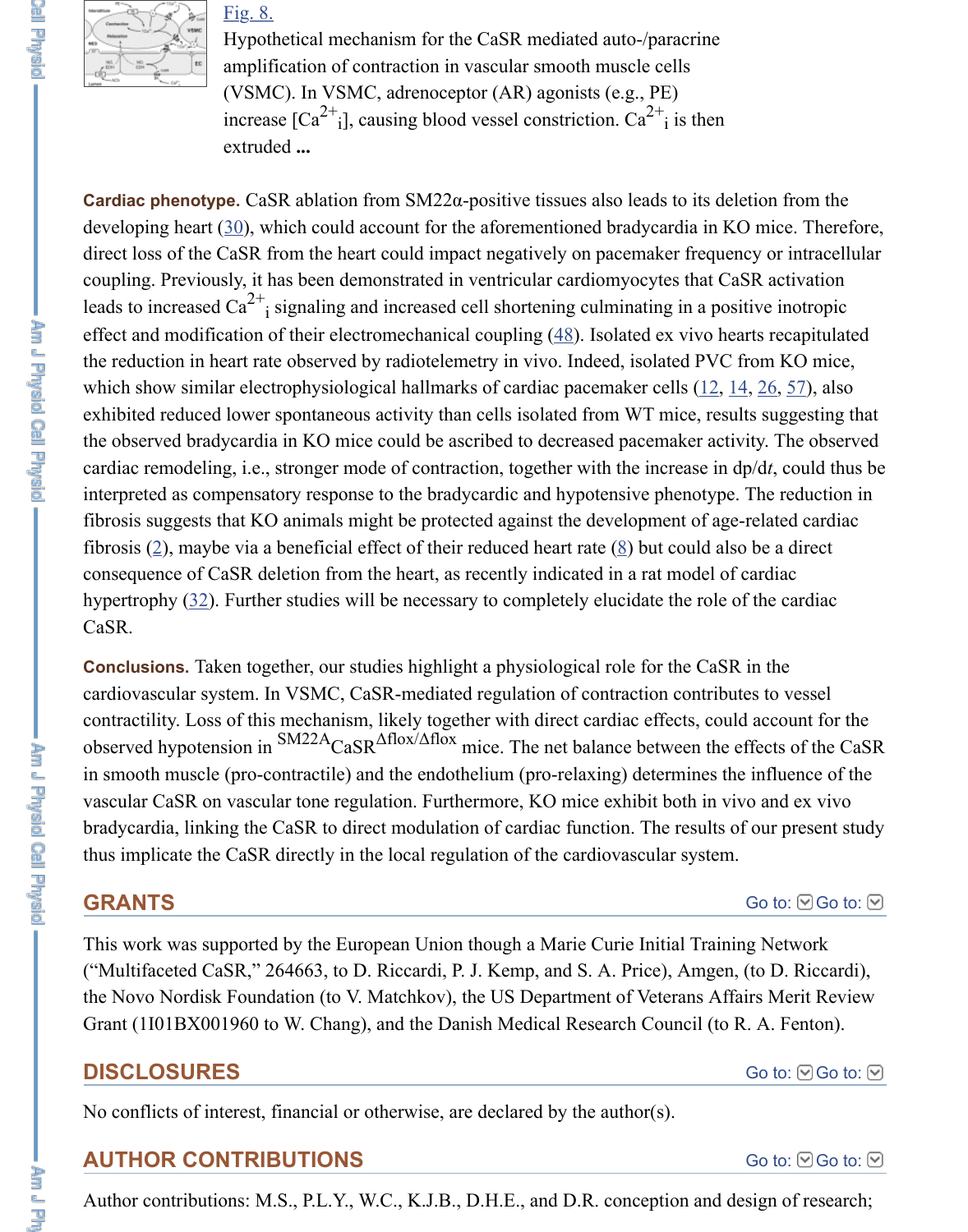M.S., P.L.Y., I.L.-F., T.S.D., S.C.B., P.J.E., A.A., J.G., K.R., V.V.M., R.A.F., W.C., A.S., D.T.W., S.A.P., and D.R. performed experiments; M.S., P.L.Y., I.L.-F., S.C.B., P.J.E., A.A., K.R., V.V.M., R.A.F., M.K., and P.J.K. analyzed data; M.S., P.L.Y., V.V.M., R.A.F., M.K., K.J.B., D.T.W., S.A.P., and P.J.K. interpreted results of experiments; M.S. and P.L.Y. prepared figures; M.S. drafted manuscript; M.S., P.L.Y., S.C.B., and D.R. edited and revised manuscript; M.S., P.L.Y., I.L.-F., T.S.D., S.C.B., P.J.E., A.A., J.G., K.R., V.V.M., R.A.F., W.C., M.K., A.S., K.J.B., D.T.W., S.A.P., D.H.E., P.J.K., and D.R. approved final version of manuscript.

### **Supplementary Material**

[Go to:](https://www.ncbi.nlm.nih.gov/pmc/articles/PMC5243220/#) **©** Go to: **⊙** 

### **Legends for Supplemental Videos:**

[Click here to view.](https://www.ncbi.nlm.nih.gov/pmc/articles/PMC5243220/bin/legends.pdf)<sup>(25K, pdf)</sup>

### **Video S1:**

[Click here to view.](https://www.ncbi.nlm.nih.gov/pmc/articles/PMC5243220/bin/Video_S1.avi) (3.2M, avi)

#### **Video S2:**

[Click here to view.](https://www.ncbi.nlm.nih.gov/pmc/articles/PMC5243220/bin/Video_S2.avi) (467K, avi)

### **Video S3:**

[Click here to view.](https://www.ncbi.nlm.nih.gov/pmc/articles/PMC5243220/bin/Video_S3.avi)<sup>(525K, avi)</sup>

# **Notes**

[Go to:](https://www.ncbi.nlm.nih.gov/pmc/articles/PMC5243220/#) **©** Go to: **⊙** 

This paper was supported by the following grant(s):

Marie Curie ITN, Multifaceted CaSR 264663. Novo Nordisk Fundation. Danish Medical Research Council. US Department of Veterans Affairs Merit Review Grant 1I01BX001960.

# **REFERENCES**

[Go to:](https://www.ncbi.nlm.nih.gov/pmc/articles/PMC5243220/#)  $\bigcirc$  Go to:  $\odot$ 

1. Alam MU, Kirton JP, Wilkinson FL, Towers E, Sinha S, Rouhi M, Vizard TN, Sage AP, Martin D, Ward DT, Alexander MY, Riccardi D, Canfield AE. Calcification is associated with loss of functional calcium-sensing receptor in vascular smooth muscle cells. Cardiovasc Res 81: 260–268, 2009. [\[PubMed](https://www.ncbi.nlm.nih.gov/pubmed/18852253)]

2. Biernacka A, Frangogiannis NG. Aging and cardiac fibrosis. Aging Dis 2: 158–173, 2011. [\[PMC free article\]](https://www.ncbi.nlm.nih.gov/pmc/articles/PMC3153299/) [\[PubMed\]](https://www.ncbi.nlm.nih.gov/pubmed/21837283)

3. Block GA, Martin KJ, de Francisco AL, Turner SA, Avram MM, Suranyi MG, Hercz G,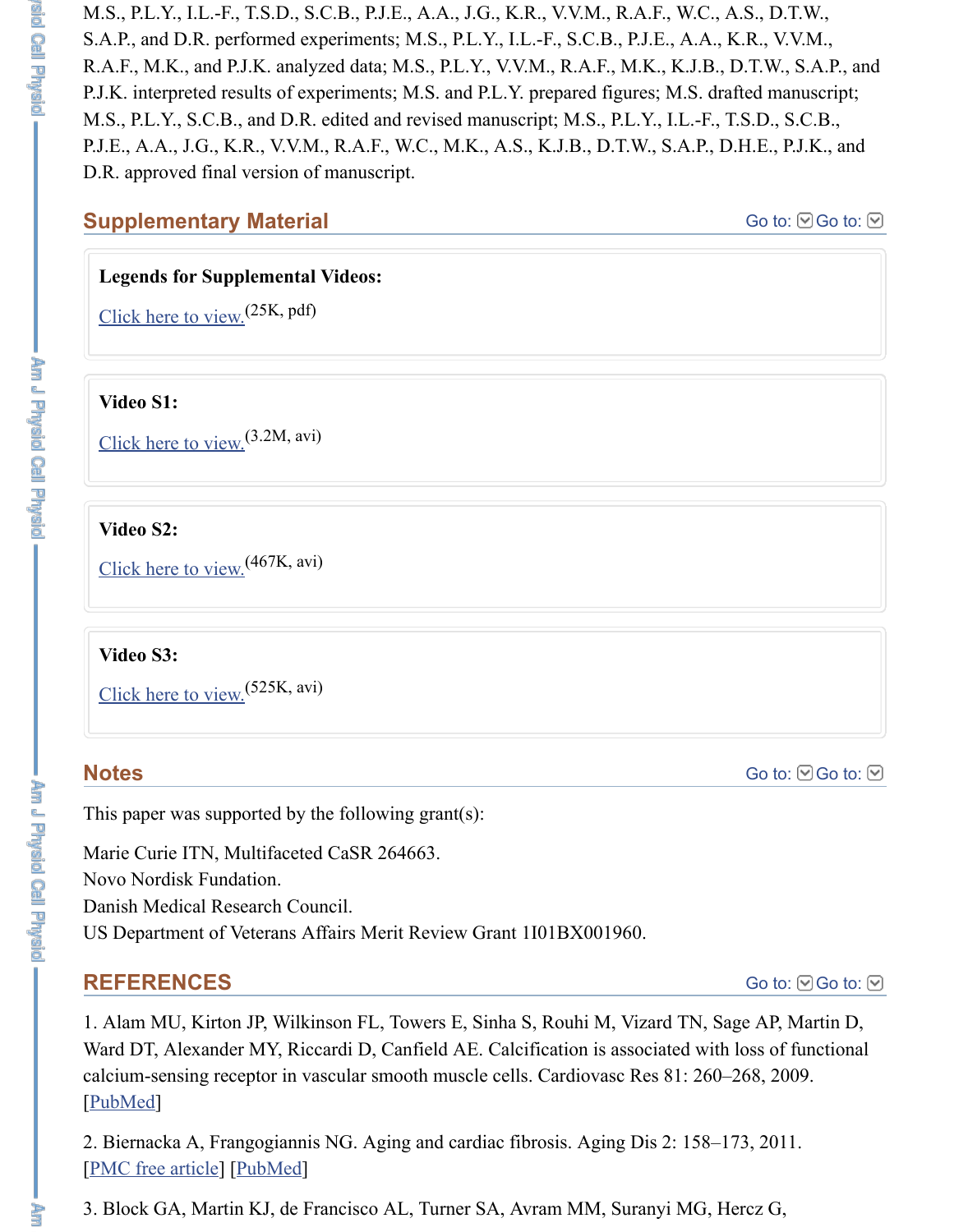Cunningham J, Abu-Alfa AK, Messa P, Coyne DW, Locatelli F, Cohen RM, Evenepoel P, Moe SM, Fournier A, Braun J, McCary LC, Zani VJ, Olson KA, Drueke TB, Goodman WG. Cinacalcet for secondary hyperparathyroidism in patients receiving hemodialysis. N Engl J Med 350: 1516–1525, 2004. [\[PubMed](https://www.ncbi.nlm.nih.gov/pubmed/15071126)]

4. Boedtkjer E, Praetorius J, Matchkov VV, Stankevicius E, Mogensen S, Fuchtbauer AC, Simonsen U, Fuchtbauer EM, Aalkjaer C. Disruption of Na<sup>+</sup>,HCO<sub>3</sub><sup>-</sup> cotransporter NBCn1 (slc4a7) inhibits NOmediated vasorelaxation, smooth muscle  $Ca^{2+}$  sensitivity, and hypertension development in mice. Circulation 124: 1819–1829, 2011. [[PubMed](https://www.ncbi.nlm.nih.gov/pubmed/21947296)] 3 −

5. Broegger T, Jacobsen JC, Secher Dam V, Boedtkjer DM, Kold-Petersen H, Pedersen FS, Aalkjaer C, Matchkov VV. Bestrophin is important for the rhythmic but not the tonic contraction in rat mesenteric small arteries. Cardiovasc Res 91: 685–693, 2011. [[PubMed\]](https://www.ncbi.nlm.nih.gov/pubmed/21498420)

6. Brown EM, Gamba G, Riccardi D, Lombardi M, Butters R, Kifor O, Sun A, Hediger MA, Lytton J, Hebert SC. Cloning and characterization of an extracellular Ca(2+)-sensing receptor from bovine parathyroid. Nature 366: 575–580, 1993. [[PubMed](https://www.ncbi.nlm.nih.gov/pubmed/8255296)]

7. Bukoski RD, Bian K, Wang Y, Mupanomunda M. Perivascular sensory nerve  $Ca^{2+}$  receptor and  $Ca^{2+}$ -induced relaxation of isolated arteries. Hypertension 30: 1431–1439, 1997. [[PubMed\]](https://www.ncbi.nlm.nih.gov/pubmed/9403564)

8. Busseuil D, Shi Y, Mecteau M, Brand G, Gillis MA, Thorin E, Asselin C, Romeo P, Leung TK, Latour JG, Des Rosiers C, Bouly M, Rheaume E, Tardif JC. Heart rate reduction by ivabradine reduces diastolic dysfunction and cardiac fibrosis. Cardiology 117: 234–242, 2010. [[PubMed](https://www.ncbi.nlm.nih.gov/pubmed/21212673)]

9. Carlson SH, Oparil S, Chen YF, Wyss JM. Blood pressure and NaCl-sensitive hypertension are influenced by angiotensin-converting enzyme gene expression in transgenic mice. Hypertension 39: 214–218, 2002. [\[PubMed](https://www.ncbi.nlm.nih.gov/pubmed/11847186)]

10. Caroppo R, Gerbino A, Fistetto G, Colella M, Debellis L, Hofer AM, Curci S. Extracellular calcium acts as a "third messenger" to regulate enzyme and alkaline secretion. J Cell Biol 166: 111– 119, 2004. [[PMC free article](https://www.ncbi.nlm.nih.gov/pmc/articles/PMC2172151/)] [[PubMed](https://www.ncbi.nlm.nih.gov/pubmed/15240573)]

11. Cawley T, Geraghty J, Osborne H, Docherty JR. Effects of portal hypertension on responsiveness of rat mesenteric artery and aorta. Br J Pharmacol 114: 791–796, 1995. [\[PMC free article](https://www.ncbi.nlm.nih.gov/pmc/articles/PMC1510215/)] [[PubMed](https://www.ncbi.nlm.nih.gov/pubmed/7773539)]

12. Chang SL, Chen YC, Yeh YH, Lin YK, Wu TJ, Lin CI, Chen SA, Chen YJ. Heart failure enhanced pulmonary vein arrhythmogenesis and dysregulated sodium and calcium homeostasis with increased calcium sparks. J Cardiovasc Electrophysiol 22: 1378–1386, 2011. [[PubMed](https://www.ncbi.nlm.nih.gov/pubmed/21992547)]

13. Chang W, Tu C, Chen TH, Bikle D, Shoback D. The extracellular calcium-sensing receptor (CaSR) is a critical modulator of skeletal development. Sci Signal 1: ra1, 2008. [\[PMC free article\]](https://www.ncbi.nlm.nih.gov/pmc/articles/PMC3538864/) [\[PubMed\]](https://www.ncbi.nlm.nih.gov/pubmed/18765830)

14. DeRuiter MC, Gittenberger-De Groot AC, Wenink AC, Poelmann RE, Mentink MM. In normal development pulmonary veins are connected to the sinus venosus segment in the left atrium. Anat Rec 243: 84–92, 1995. [**PubMed**]

15. Essalihi R, Dao HH, Yamaguchi N, Moreau P. A new model of isolated systolic hypertension induced by chronic warfarin and vitamin K1 treatment. Am J Hypertens 16: 103-110, 2003. [[PubMed\]](https://www.ncbi.nlm.nih.gov/pubmed/12559675)

16. Feletou M, Huang Y, Vanhoutte PM. Endothelium-mediated control of vascular tone: COX-1 and COX-2 products. Br J Pharmacol 164: 894–912, 2011. [[PMC free article](https://www.ncbi.nlm.nih.gov/pmc/articles/PMC3195913/)] [\[PubMed](https://www.ncbi.nlm.nih.gov/pubmed/21323907)]

2+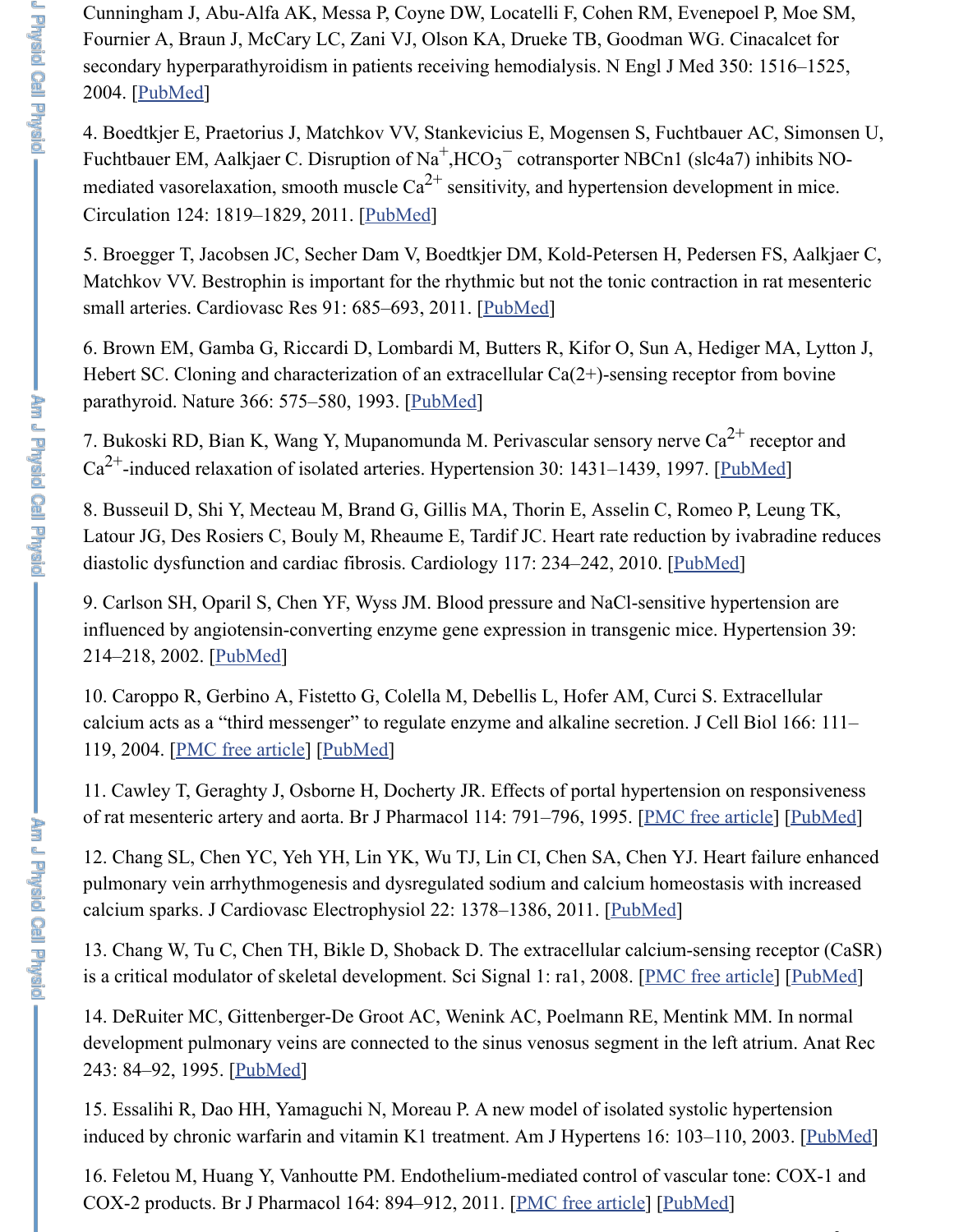17. Fernandez-Rodriguez S, Edwards DH, Newton B, Griffith TM. Attenuated store-operated  $Ca^{2+}$ entry underpins the dual inhibition of nitric oxide and EDHF-type relaxations by iodinated contrast media. Cardiovasc Res 84: 470–478, 2009. [[PubMed\]](https://www.ncbi.nlm.nih.gov/pubmed/19592569)

18. Franklin SS, Gustin WT, Wong ND, Larson MG, Weber MA, Kannel WB, Levy D. Hemodynamic patterns of age-related changes in blood pressure. The Framingham Heart Study. Circulation 96: 308– 315, 1997. [\[PubMed](https://www.ncbi.nlm.nih.gov/pubmed/9236450)]

19. Garland CJ, Yarova PL, Jimenez-Altayo F, Dora KA. Vascular hyperpolarization to betaadrenoceptor agonists evokes spreading dilatation in rat isolated mesenteric arteries. Br J Pharmacol 164: 913–921, 2011. [[PMC free article\]](https://www.ncbi.nlm.nih.gov/pmc/articles/PMC3195914/) [\[PubMed](https://www.ncbi.nlm.nih.gov/pubmed/21244369)]

20. Guo Q, Huang JA, Yamamura A, Yamamura H, Zimnicka AM, Fernandez R, Yuan JX. Inhibition of the Ca(2+)-sensing receptor rescues pulmonary hypertension in rats and mice. Hypertens Res 37: 116–124, 2014. [[PMC free article](https://www.ncbi.nlm.nih.gov/pmc/articles/PMC5524516/)] [[PubMed](https://www.ncbi.nlm.nih.gov/pubmed/24089267)]

21. Heiberg E, Sjogren J, Ugander M, Carlsson M, Engblom H, Arheden H. Design and validation of segment–freely available software for cardiovascular image analysis. BMC Med Imaging 10: 1, 2010. [\[PMC free article\]](https://www.ncbi.nlm.nih.gov/pmc/articles/PMC2822815/) [\[PubMed\]](https://www.ncbi.nlm.nih.gov/pubmed/20064248)

22. Hobaus J, Hummel DM, Thiem U, Fetahu IS, Aggarwal A, Mullauer L, Heller G, Egger G, Mesteri I, Baumgartner-Parzer S, Kallay E. Increased copy-number and not DNA hypomethylation causes overexpression of the candidate proto-oncogene CYP24A1 in colorectal cancer. Int J Cancer 133: 1380–1388, 2013. [\[PMC free article\]](https://www.ncbi.nlm.nih.gov/pmc/articles/PMC3807607/) [\[PubMed\]](https://www.ncbi.nlm.nih.gov/pubmed/23463632)

23. Hofer AM, Curci S, Doble MA, Brown EM, Soybel DI. Intercellular communication mediated by the extracellular calcium-sensing receptor. Nat Cell Biol 2: 392-398, 2000. [[PubMed\]](https://www.ncbi.nlm.nih.gov/pubmed/10878803)

24. Hofer AM, Gerbino A, Caroppo R, Curci S. The extracellular calcium-sensing receptor and cellcell signaling in epithelia. Cell Calcium 35: 297–306, 2004. [[PubMed\]](https://www.ncbi.nlm.nih.gov/pubmed/15200154)

25. Holtwick R, Gotthardt M, Skryabin B, Steinmetz M, Potthast R, Zetsche B, Hammer RE, Herz J, Kuhn M. Smooth muscle-selective deletion of guanylyl cyclase-A prevents the acute but not chronic effects of ANP on blood pressure. Proc Natl Acad Sci USA 99: 7142–7147, 2002. [\[PMC free article](https://www.ncbi.nlm.nih.gov/pmc/articles/PMC124542/)] [\[PubMed](https://www.ncbi.nlm.nih.gov/pubmed/11997476)]

26. Honjo H, Boyett MR, Niwa R, Inada S, Yamamoto M, Mitsui K, Horiuchi T, Shibata N, Kamiya K, Kodama I. Pacing-induced spontaneous activity in myocardial sleeves of pulmonary veins after treatment with ryanodine. Circulation 107: 1937-1943, 2003. [\[PubMed\]](https://www.ncbi.nlm.nih.gov/pubmed/12668519)

27. Kojda G, Laursen JB, Ramasamy S, Kent JD, Kurz S, Burchfield J, Shesely EG, Harrison DG. Protein expression, vascular reactivity and soluble guanylate cyclase activity in mice lacking the endothelial cell nitric oxide synthase: contributions of NOS isoforms to blood pressure and heart rate control. Cardiovasc Res 42: 206–213, 1999. [[PubMed](https://www.ncbi.nlm.nih.gov/pubmed/10435012)]

28. Lamprecht MR, Sabatini DM, Carpenter AE. CellProfiler: free, versatile software for automated biological image analysis. Biotechniques 42: 71–75, 2007. [[PubMed\]](https://www.ncbi.nlm.nih.gov/pubmed/17269487)

29. Lembrechts R, Brouns I, Schnorbusch K, Pintelon I, Kemp PJ, Timmermans JP, Riccardi D, Adriaensen D. Functional expression of the multimodal extracellular calcium-sensing receptor in pulmonary neuroendocrine cells. J Cell Sci 126: 4490-4501, 2013. [\[PubMed](https://www.ncbi.nlm.nih.gov/pubmed/23886943)]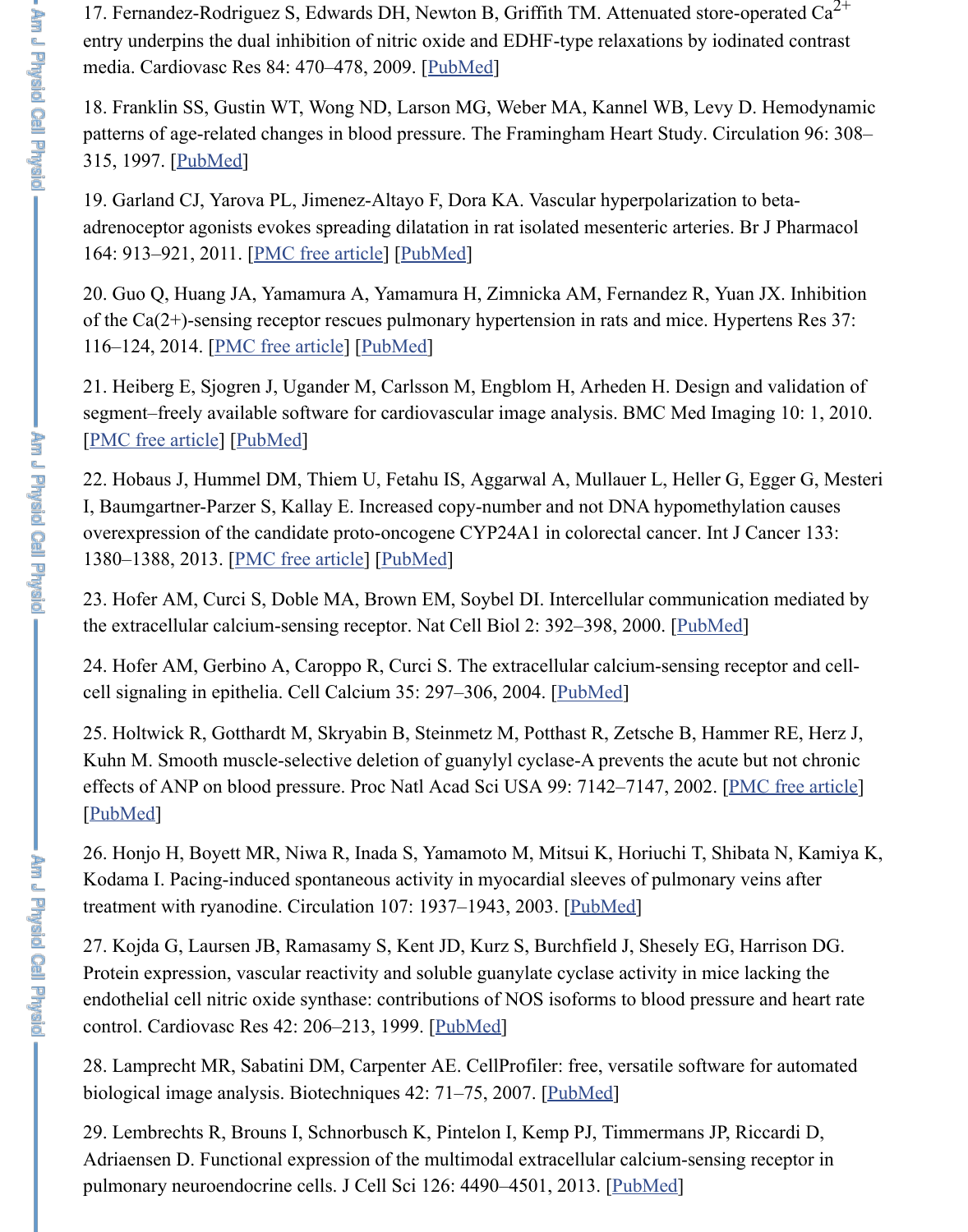30. Lepore JJ, Cheng L, Min Lu M, Mericko PA, Morrisey EE, Parmacek MS. High-efficiency somatic mutagenesis in smooth muscle cells and cardiac myocytes in SM22alpha-Cre transgenic mice. Genesis 41: 179–184, 2005. [[PubMed\]](https://www.ncbi.nlm.nih.gov/pubmed/15789423)

31. Liao R, Podesser BK, Lim CC. The continuing evolution of the Langendorff and ejecting murine heart: new advances in cardiac phenotyping. Am J Physiol Heart Circ Physiol 303: H156–H167, 2012. [\[PMC free article\]](https://www.ncbi.nlm.nih.gov/pmc/articles/PMC3404701/) [\[PubMed\]](https://www.ncbi.nlm.nih.gov/pubmed/22636675)

32. Liu L, Wang C, Sun D, Jiang S, Li H, Zhang W, Zhao Y, Xi Y, Shi S, Lu F, Tian Y, Xu C, Wang L. Calhex ameliorates cardiac hypertrophy by inhibiting cellular autophagy in vivo and in vitro. Cell Physiol Biochem 36: 1597–1612, 2015. [\[PubMed\]](https://www.ncbi.nlm.nih.gov/pubmed/26159880)

33. Livak KJ, Schmittgen TD. Analysis of relative gene expression data using real-time quantitative PCR and the 2[-delta delta C(T)] method. Methods 25: 402-408, 2001. [[PubMed\]](https://www.ncbi.nlm.nih.gov/pubmed/11846609)

34. Loot AE, Pierson I, Syzonenko T, Elgheznawy A, Randriamboavonjy V, Zivkovic A, Stark H, Fleming I. Ca<sup>2+</sup> sensing receptor cleavage by calpain partially accounts for altered vascular reactivity in mice fed a high fat diet. J Cardiovasc Pharmacol 61: 528–535, 2013. [[PubMed\]](https://www.ncbi.nlm.nih.gov/pubmed/23429586)

35. Marquis RW, Lago AM, Callahan JF, Rahman A, Dong X, Stroup GB, Hoffman S, Gowen M, DelMar EG, Van Wagenen BC, Logan S, Shimizu S, Fox J, Nemeth EF, Roethke T, Smith BR, Ward KW, Bhatnagar P. Antagonists of the calcium receptor. 2. Amino alcohol-based parathyroid hormone secretagogues. J Med Chem 52: 6599–6605, 2009. [\[PubMed](https://www.ncbi.nlm.nih.gov/pubmed/19821575)]

36. Morimont P, Lambermont B, Desaive T, Janssen N, Chase G, D'Orio V. Arterial dP/dtmax accurately reflects left ventricular contractility during shock when adequate vascular filling is achieved. BMC Cardiovasc Disord 12: 13, 2012. [[PMC free article](https://www.ncbi.nlm.nih.gov/pmc/articles/PMC3313844/)] [[PubMed](https://www.ncbi.nlm.nih.gov/pubmed/22380679)]

37. Nakagawa K, Parekh N, Koleganova N, Ritz E, Schaefer F, Schmitt CP. Acute cardiovascular effects of the calcimimetic R-568 and its enantiomer S-568 in rats. Pediatr Nephrol 24: 1385–1389, 2009. [\[PubMed](https://www.ncbi.nlm.nih.gov/pubmed/19280225)]

38. Newaz M, Blanton A, Fidelis P, Oyekan A. NAD(P)H oxidase/nitric oxide interactions in peroxisome proliferator activated receptor (PPAR)alpha-mediated cardiovascular effects. Mutat Res 579: 163-171, 2005. [[PubMed\]](https://www.ncbi.nlm.nih.gov/pubmed/16054168)

39. Odenwald T, Nakagawa K, Hadtstein C, Roesch F, Gohlke P, Ritz E, Schaefer F, Schmitt CP. Acute blood pressure effects and chronic hypotensive action of calcimimetics in uremic rats. J Am Soc Nephrol 17: 655–662, 2006. [[PubMed](https://www.ncbi.nlm.nih.gov/pubmed/16421225)]

40. Ohanian J, Gatfield KM, Ward DT, Ohanian V. Evidence for a functional calcium-sensing receptor that modulates myogenic tone in rat subcutaneous small arteries. Am J Physiol Heart Circ Physiol 288: H1756–H1762, 2005. [\[PubMed](https://www.ncbi.nlm.nih.gov/pubmed/15576443)]

41. Plane F, Wiley KE, Jeremy JY, Cohen RA, Garland CJ. Evidence that different mechanisms underlie smooth muscle relaxation to nitric oxide and nitric oxide donors in the rabbit isolated carotid artery. Br J Pharmacol 123: 1351–1358, 1998. [[PMC free article](https://www.ncbi.nlm.nih.gov/pmc/articles/PMC1565301/)] [[PubMed](https://www.ncbi.nlm.nih.gov/pubmed/9579730)]

42. Prysyazhna O, Rudyk O, Eaton P. Single atom substitution in mouse protein kinase G eliminates oxidant sensing to cause hypertension. Nat Med 18: 286–290, 2012. [[PMC free article](https://www.ncbi.nlm.nih.gov/pmc/articles/PMC3276848/)] [[PubMed](https://www.ncbi.nlm.nih.gov/pubmed/22245782)]

43. Riccardi D, Kemp PJ. The calcium-sensing receptor beyond extracellular calcium homeostasis: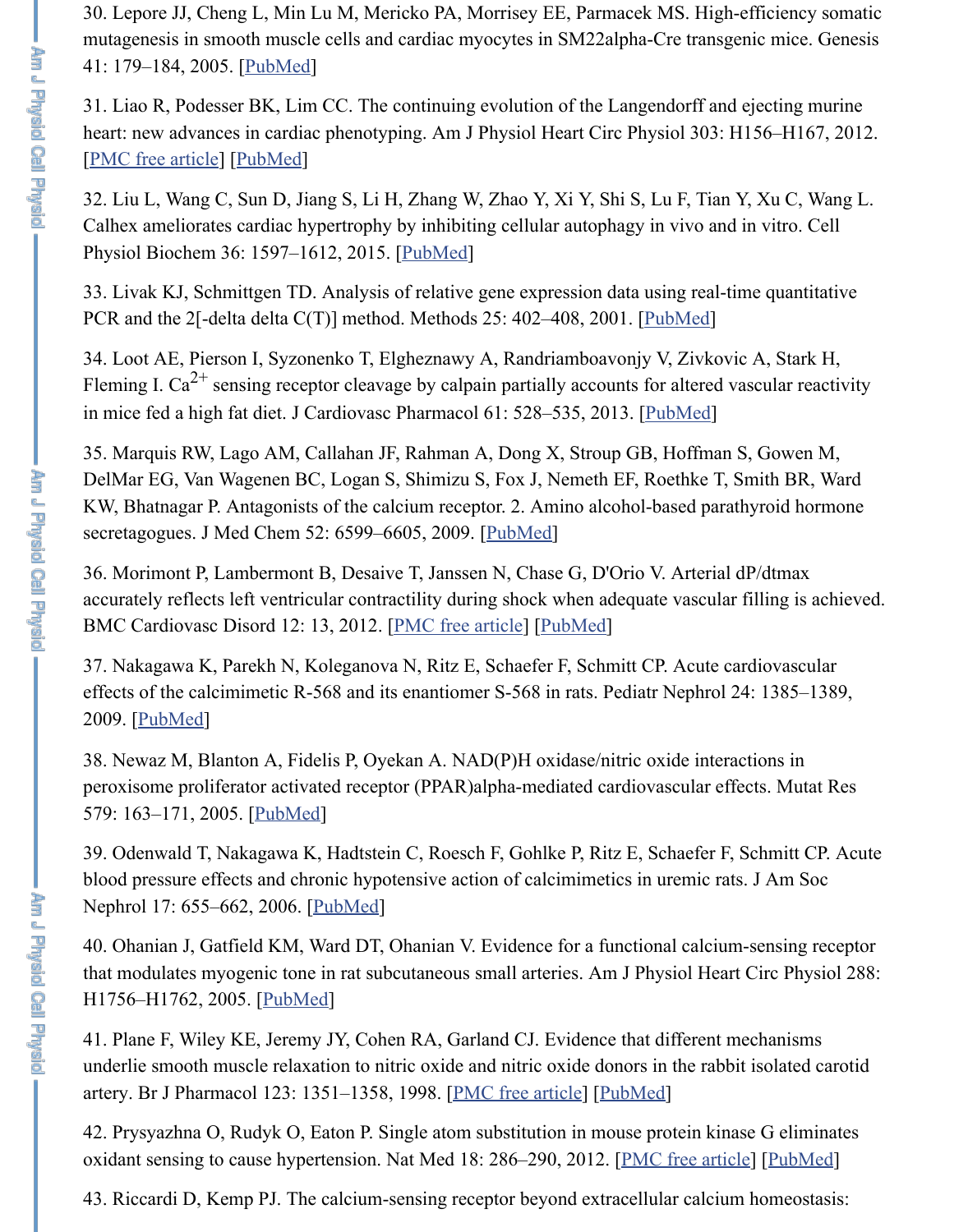conception, development, adult physiology, and disease. Annu Rev Physiol 74: 271–297, 2012. [\[PubMed](https://www.ncbi.nlm.nih.gov/pubmed/22017175)]

44. Rietdorf K, Bootman MD, Sanderson MJ. Spontaneous, pro-arrhythmic calcium signals disrupt electrical pacing in mouse pulmonary vein sleeve cells. PLoS One 9: e88649, 2014. [[PMC free article](https://www.ncbi.nlm.nih.gov/pmc/articles/PMC3930634/)] [\[PubMed](https://www.ncbi.nlm.nih.gov/pubmed/24586364)]

45. Ruiz A, Lopez RM, Perez T, Castillo C, Castillo EF. The effects of NG-nitro-l-arginine methyl ester on systolic pressure, diastolic pressure and pulse pressure according to the initial level of blood pressure. Fundam Clin Pharmacol 22: 45–52, 2008. [\[PubMed\]](https://www.ncbi.nlm.nih.gov/pubmed/18251721)

46. Rushton DJ, Mattis VB, Svendsen CN, Allen ND, Kemp PJ. Stimulation of GABA-induced  $Ca^{2+}$ influx enhances maturation of human induced pluripotent stem cell-derived neurons. PLoS One 8: e81031, 2013. [\[PMC free article\]](https://www.ncbi.nlm.nih.gov/pmc/articles/PMC3838360/) [\[PubMed\]](https://www.ncbi.nlm.nih.gov/pubmed/24278369)

47. Schneider CA, Rasband WS, Eliceiri KW. NIH Image to ImageJ: 25 years of image analysis. Nat Methods 9: 671-675, 2012. [[PubMed\]](https://www.ncbi.nlm.nih.gov/pubmed/22930834)

48. Schreckenberg R, Dyukova E, Sitdikova G, Abdallah Y, Schluter KD. Mechanisms by which calcium receptor stimulation modifies electromechanical coupling in isolated ventricular cardiomyocytes. Pflügers Arch 467: 379–388, 2015. [\[PubMed](https://www.ncbi.nlm.nih.gov/pubmed/24687204)]

49. Shimokawa H, Yasutake H, Fujii K, Owada MK, Nakaike R, Fukumoto Y, Takayanagi T, Nagao T, Egashira K, Fujishima M, Takeshita A. The importance of the hyperpolarizing mechanism increases as the vessel size decreases in endothelium-dependent relaxations in rat mesenteric circulation. J Cardiovasc Pharmacol 28: 703–711, 1996. [\[PubMed\]](https://www.ncbi.nlm.nih.gov/pubmed/8945685)

50. Smajilovic S, Yano S, Jabbari R, Tfelt-Hansen J. The calcium-sensing receptor and calcimimetics in blood pressure modulation. Br J Pharmacol 164: 884–893, 2011. [[PMC free article](https://www.ncbi.nlm.nih.gov/pmc/articles/PMC3195912/)] [[PubMed](https://www.ncbi.nlm.nih.gov/pubmed/21410453)]

51. Sward K, Albinsson S, Rippe C. Arterial dysfunction but maintained systemic blood pressure in cavin-1-deficient mice. PLoS One 9: e92428, 2014. [\[PMC free article\]](https://www.ncbi.nlm.nih.gov/pmc/articles/PMC3962402/) [[PubMed\]](https://www.ncbi.nlm.nih.gov/pubmed/24658465)

52. Thakore P, Ho WS. Vascular actions of calcimimetics: role of  $Ca(2)(+)$  -sensing receptors versus  $Ca(2)(+)$  influx through L-type  $Ca(2)(+)$  channels. Br J Pharmacol 162: 749–762, 2011. [\[PMC free article\]](https://www.ncbi.nlm.nih.gov/pmc/articles/PMC3041262/) [\[PubMed\]](https://www.ncbi.nlm.nih.gov/pubmed/20958288)

53. Ward DT, Brown EM, Harris HW. Disulfide bonds in the extracellular calcium-polyvalent cationsensing receptor correlate with dimer formation and its response to divalent cations in vitro. J Biol Chem 273: 14476–14483, 1998. [[PubMed](https://www.ncbi.nlm.nih.gov/pubmed/9603961)]

54. Weston AH, Absi M, Ward DT, Ohanian J, Dodd RH, Dauban P, Petrel C, Ruat M, Edwards G. Evidence in favor of a calcium-sensing receptor in arterial endothelial cells: studies with calindol and Calhex 231. Circ Res 97: 391–398, 2005. [\[PubMed\]](https://www.ncbi.nlm.nih.gov/pubmed/16037572)

55. Yamamura A, Guo Q, Yamamura H, Zimnicka AM, Pohl NM, Smith KA, Fernandez RA, Zeifman A, Makino A, Dong H, Yuan JX. Enhanced Ca(2+)-sensing receptor function in idiopathic pulmonary arterial hypertension. Circ Res 111: 469-481, 2012. [[PMC free article](https://www.ncbi.nlm.nih.gov/pmc/articles/PMC3695473/)] [\[PubMed](https://www.ncbi.nlm.nih.gov/pubmed/22730443)]

56. Yarova PL, Stewart AL, Sathish V, Britt RD Jr, Thompson MA, AP PL, Freeman M, Aravamudan B, Kita H, Brennan SC, Schepelmann M, Davies T, Yung S, Cholisoh Z, Kidd EJ, Ford WR, Broadley KJ, Rietdorf K, Chang W, Bin Khayat ME, Ward DT, Corrigan CJ, JP TW, Kemp PJ, Pabelick CM,